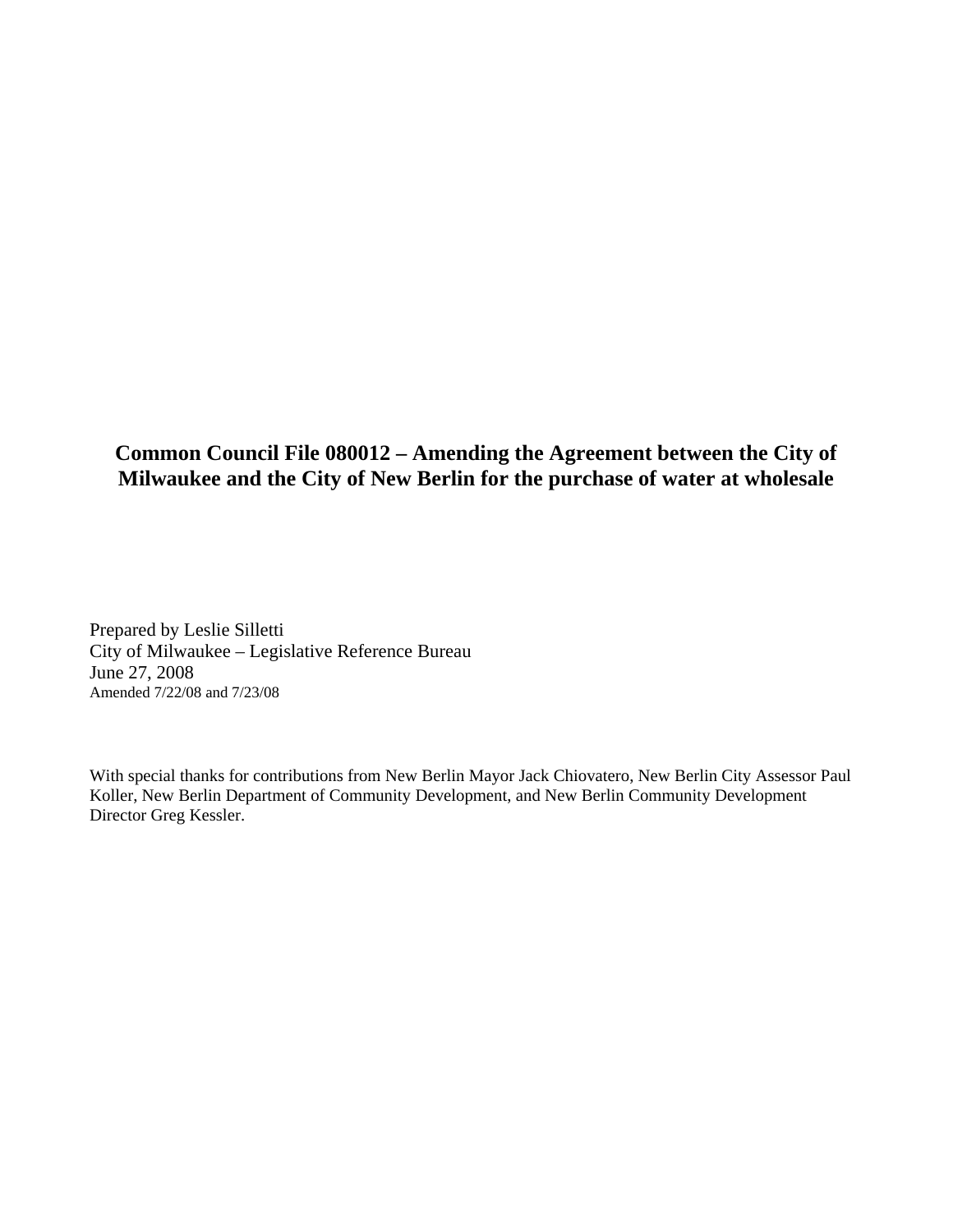#### **INTRODUCTION - LEGISLATIVE HISTORY**

Common Council File Number 080012 amends the current water service agreement between the City of Milwaukee and the City of New Berlin for the sale of Milwaukee water at wholesale to the "middle" third" of New Berlin. As a wholesale customer, New Berlin will continue to operate its own water utility, billing customers and maintaining distribution systems. The City of Milwaukee currently supplies water to the "eastern third" of New Berlin, executed by adoption of Council File 021758 in June, 2003. Water service to the eastern third began in July, 2005.

The "middle third" refers to the portion of New Berlin that is west of the sub-continental divide, thereby outside of the Great Lakes basin, and within the Metropolitan Milwaukee Sewerage District (MMSD) 2020 Facilities Plan service area<sup>1</sup>. In New Berlin, the MMSD 2020 Plan includes the current MMSD service area and the "ultimate," or eventual, service area. Water used within the MMSD service area, both east and west of the sub-continental divide, may be treated and returned to Lake Michigan through the MMSD sewer system. The area west of the sub-continental divide is part of the Mississippi River basin, and the portion that is not serviced by MMSD returns water to the Mississippi River. As New Berlin is intersected by the sub-continental divide, partially within the Great Lakes basin and partially within the Mississippi River basin, it is considered a "straddling community."<sup>2</sup>

Common Council File Number 071076, adopted December 11, 2007, directed the proper City officials to begin negotiations with the City of New Berlin and the City of Milwaukee for the proposed sale of water to the middle third of New Berlin, and directed the Legislative Reference Bureau, in accordance with the policy set forth in File 980871 (adopted April, 1999) and 020459 (adopted March, 2003) to prepare the required studies related to the proposed sale of water. This report has been prepared in accord with that resolution, and is an addendum to the LRB analysis prepared for the original water service agreement (File 021758), which is also attached to this file.

Common Council File Number 070649, adopted by the Council November 21, 2007, set forth City policy such that no signing of final agreements relating to sale of water to neighboring communities outside the Great Lakes basin (west of the sub-continental divide) shall occur before the state of Wisconsin passes the Great Lakes Compact. The compact establishes return flow requirements for diversions of water from areas outside the Great Lakes basin, and establishes a process for New Berlin, as a straddling community, to access water from the Great Lakes basin.

The Wisconsin legislature ratified the compact through passage of 2007 Wisconsin Act 227 (April 2008 Special Session Senate Bill 1), which was signed by Governor Doyle May 27, 2008 and became effective June 11, 2008. Act 227 implements the compact for Wisconsin in 2 stages: 1) It establishes statutory provisions that are effective prior to Congressional consent of the compact. These 'precompact provisions', which largely mirror compact provisions, became effective June 11, 2008. 2) It establishes statutory provisions that will be implemented after Congressional consent of the compact, most of which will replace the pre-compact provisions.

 $<sup>1</sup>$  The MMSD 2020 Facilities Plan is a long-range planning effort that identifies the facilities, programs, operational</sup> improvements and policies required by the year 2020 to meet water resource goals within the framework of MMSD's regulatory requirements.

<sup>&</sup>lt;sup>2</sup> "Straddling Community" is defined in the Great Lakes – St. Lawrence River Basin Sustainable Water Resources Agreement and the Great Lakes - St. Lawrence River Basin Water Resources Compact (compact) as "any incorporated city, town, or the equivalent thereof, wholly within any county that lies partly or completely within the basin, whose corporate boundary existing as of the effective date of this compact is partly within the basin or partly within 2 Great Lakes watersheds."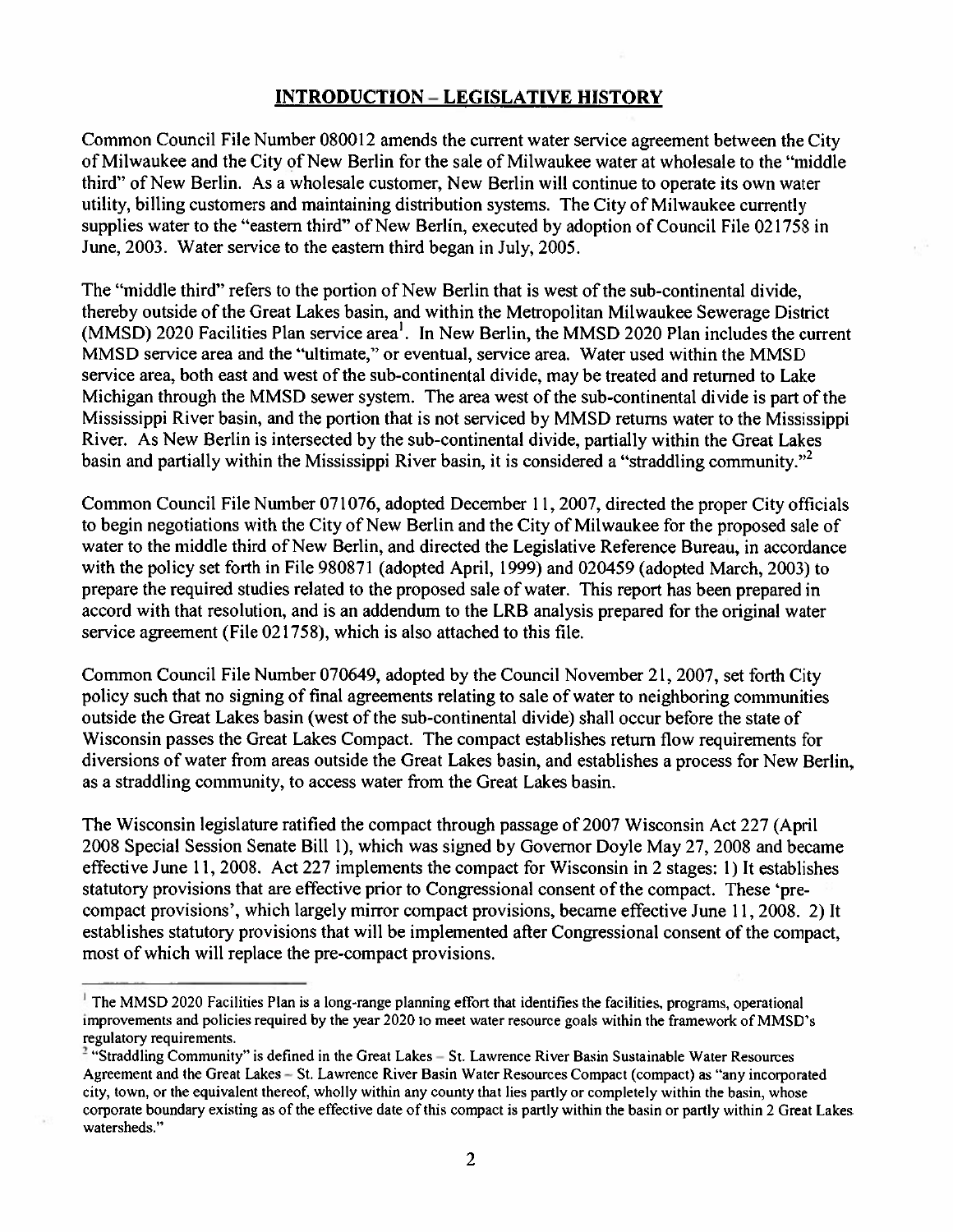#### **GEOGRAPHIC AREA**

Attachment 1 is a map prepared by the City of New Berlin which illustrates the 3 water service areas in New Berlin, summarized below:

- Approved Lake Water Service Area, the "Eastern third" (blue): east of the sub-continental  $\bullet$ divide, and entirely within the Great Lakes basin and the current MMSD service area. The City of Milwaukee Water Works currently services this area.
- **Expanded Lake Water Service Area, the "Middle third" (green):** west of sub-continental  $\bullet$ divide and within the MMSD 2020 Facilities Plan service area (current service area plus the ultimate service area). This area is the subject of the current proposed water service agreement.
- Groundwater Service Area, the "Western third" (yellow): west of the sub-continental  $\bullet$ divide, within the Mississippi River basin, and not part of the MMSD service area. This area is not a subject of the current proposed water service agreement.

Together, the eastern third and middle third comprise the New Berlin portion of the MMSD 2020 Facilities Plan service area. Attachment 2 illustrates the boundaries of both MMSD's current service area (blue) and the additional area included in the 2020 Plan (green) in New Berlin.

#### NEW BERLIN DEMAND FOR CITY OF MILWAUKEE WATER

Most of Wisconsin's groundwater is contained in 4 aquifers – underground formations of soil, gravel or porous stone that store water – from which water is drawn from wells. The City of New Berlin relies on the deep sandstone aquifer for the majority of its water, yielding over 1,000 gallons per minute<sup>3</sup>. There are water quality concerns for the sandstone aquifer wells, however, including excessive levels of radium<sup>4</sup>, salinity and iron. Additionally, water supply issues affect the ability to consider the aquifer a long-term viable resource, and water quality concerns increase as water levels drop. Radium levels within the deep sandstone aquifer exceed U.S. Environmental Protection Agency and WI Department of Natural Resources (DNR) standards, and the WI DNR had ordered the City to comply with these standards by December, 2006.<sup>5</sup>

The City of New Berlin contracted with the engineering firm Ruekert/Mielke to evaluate potential sources for radium-free water to serve portions of New Berlin not currently served by City of Milwaukee water. Ruekert/Mielke evaluated 9 options for complying with the WI DNR order and recommended that the City of New Berlin pursue Lake Michigan water for the portion of New Berlin that coincides with the MMSD 2020 Facilities Plan service area. Ruekert/Mielke recommended this as the most cost-effective and environmentally-friendly option, and submitted an application on behalf of the City of New Berlin to the WI DNR in March, 2007, for a diversion of water from the Great Lakes

 $3$  City of New Berlin Utility Committee minutes August 21, 2001.

<sup>&</sup>lt;sup>4</sup> Radium is a natural-occurring mineral in many of Wisconsin's aquifers.

 $<sup>5</sup>$  According to the U.S. Geological Survey (USGS), aquifers below Southeastern Wisconsin provide potable water to</sup> approximately 37%, or 700,000, of the resident population in the 7-county SEWRPC area.

http://wi.water.usgs.gov/glpf/cs\_set\_hydro.html accessed 6/5/08.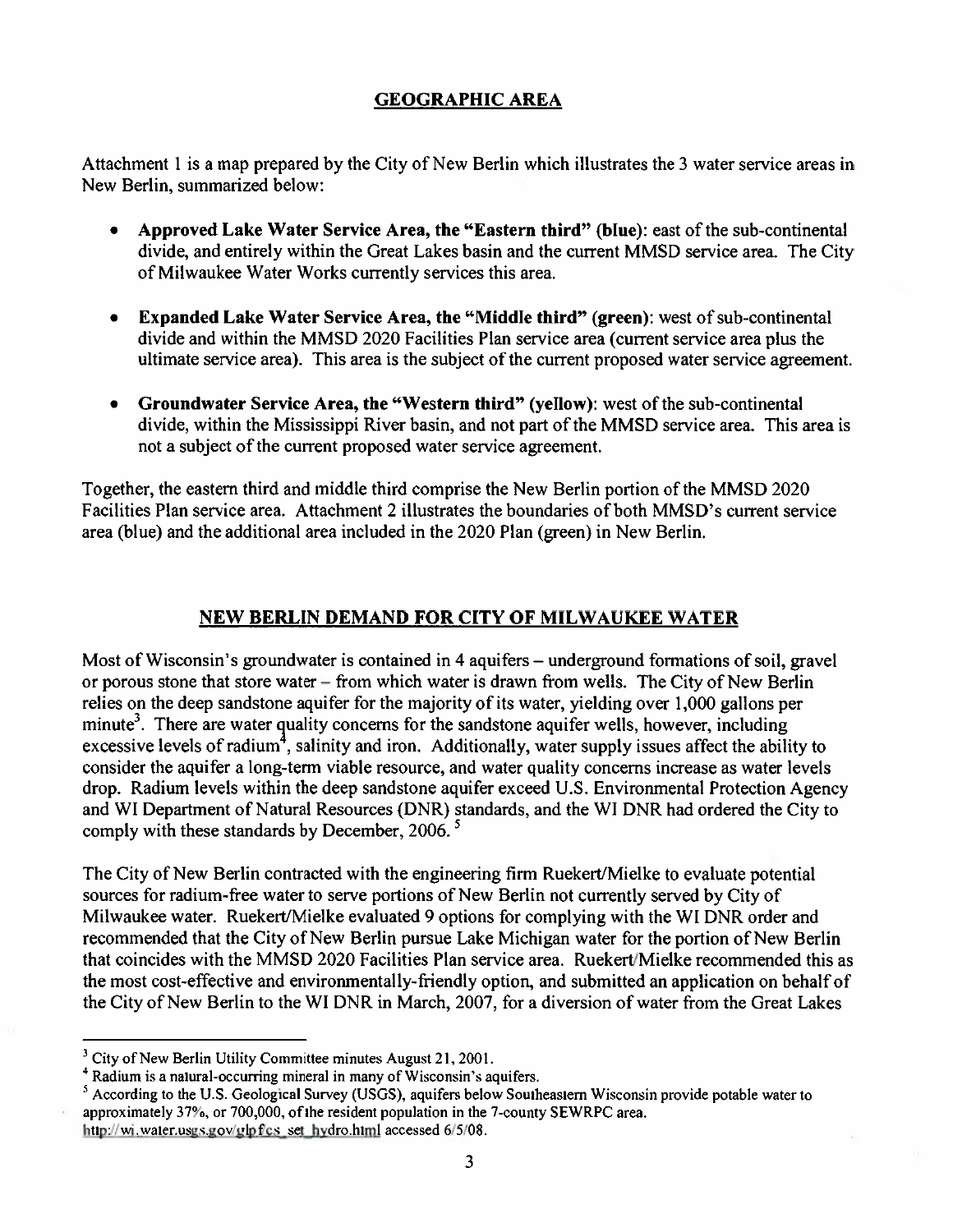basin into the middle third of New Berlin. The environmental impacts of approval of the application are discussed on pages  $23 - 28$ ; refer to Attachment 3, an excerpt of the application. The entire application is attached to File 080012.<sup>6</sup>

#### **COMMUNITY AND ECONOMIC CHARACTERISTICS**

The following data relating to community and economic characteristics was compiled in accordance with procedure adopted by the Common Council pursuant to Files 980871 and 020459.<sup>7</sup> This analysis focuses on the entire City of New Berlin- not solely on the geographic area in the middle third of New Berlin. City of Milwaukee data were included for comparison purposes.

#### **Community Characteristics**

#### **Population Demographics**

|                                 | <b>New Berlin</b> | <b>Milwaukee</b> |
|---------------------------------|-------------------|------------------|
| <b>Total Population</b>         | 38,362            | 596,956          |
| Percent White                   | 94.9%             | 45.7%            |
| Percent African-American        | 0.5%              | 36.7%            |
| Percent Hispanic or Latino      | 1.1%              | 11.9%            |
| Percent Other                   | 3.5%              | 5.7%             |
| 2006 Total Population Estimate* | 39,234            | 573,358          |

U.S. Census Bureau. Census 2000. SF3, P7.

\*U.S. Census Bureau. 2006 Census population estimate

As of July 1, 2006, New Berlin was ranked Wisconsin's  $17<sup>th</sup>$  largest population, totaling a 2006 US Census estimate of 39,234, an 872 or 2.3% growth over the 38,362 recorded in the 2000 Census. By comparison, Milwaukee was ranked Wisconsin's largest population, totaling an estimate of 573,358, a 23,598 or 4.0% decrease from the 596,956 recorded in 2000.<sup>8</sup>

#### **Sectors of Employment**

|                                              | <b>New Berlin</b> | Milwaukee |
|----------------------------------------------|-------------------|-----------|
| Total Employed Civilian Population 16+ Years | 21,039            | 256,244   |
| Education, Health and Social Services        | 19.5%             | 23.4%     |
| Manufacturing                                | 19%               | 18.5%     |
| <b>Retail Trade</b>                          | 11.9%             | 9.9%      |

U.S. Census Bureau. Census 2000. SF3

 $6$  Amended Sample Application for Straddling Community Water Diversion Volume 1; March, 2007. Ruekert & Mielke, Inc. p. 23-28.

File 980871 directs the LRB to submit a feasibility analysis of the proposed sale of water, including information on increased revenue, cost of production, effect on the City's water rates and impact on capacity utilization. This analysis is included in the Milwaukee Water Works feasibility report attached to File 080012.

 $8$  The City of Milwaukee's Census Working Group challenged this population estimate, and demonstrated the City's population was actually 602,782 people. As of July 1, 2006, the U.S. Census Bureau has accepted that new number as the official population of the City of Milwaukee. The official Census numbers won't be updated until the 2007 estimates are released, however. The amended population figure represents a 1% growth, rather than a 4% decrease, in population for that period.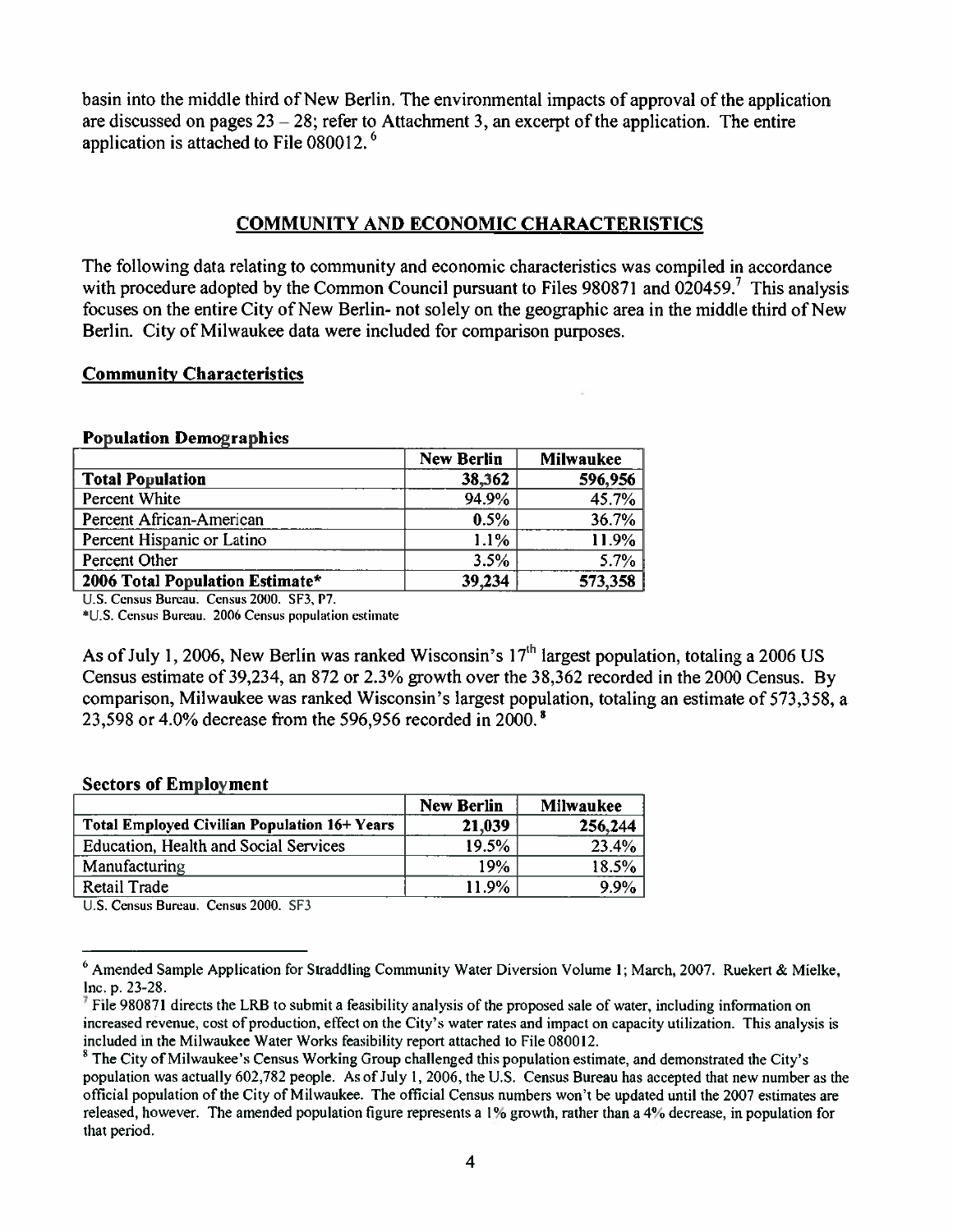| <b>Commute to Work</b>       |                   |                  |
|------------------------------|-------------------|------------------|
|                              | <b>New Berlin</b> | <b>Milwaukee</b> |
| Total Workforce 16+ Years    | 20,792            | 249,889          |
| Alone via Car                | 88.8%             | 68.8%            |
| <b>Public Transportation</b> | $0.5\%$           | 10.3%            |

U.S. Census Bureau. Census 2000. SF3

The Milwaukee County Transit Service (MCTS) does not provide any direct routes to New Berlin. Waukesha Metro Transit (WMT) operates 2 routes that offer transit connections between Milwaukee and New Berlin: Route 218 and Route 906. Route 218, operated by Wisconsin Coach Lines, provides service from Brookfield Square shopping center to the New Berlin Industrial Park and makes connections with MCTS Route 10. Persons transferring from MCTS Route 10 to WMT Route 218 must pay \$0.25 for transfers at Brookfield Square or the Industrial Park; regular fares apply for boarding at other stops.

Waukesha Metro Route 906, the Mukwonago Milwaukee Express, operates from Mukwonago to downtown Milwaukee on Interstate-43 with stops in Big Bend and park-and-ride lots in New Berlin. There are 3 morning and 3 evening trips: Mukwonago to Milwaukee in the morning, and Milwaukee to Mukwonago in the evening. There are 4 stops in Milwaukee, arriving in Milwaukee between 6:30 and 8:00 a.m.: Wells St. and 3<sup>rd</sup> St., Wells and Jackson, Wisconsin and Cass, Michigan and Plankinton and Michigan and  $4<sup>th</sup>$  St. Persons transferring from an MCTS route receive a \$0.50 reduction in fare.<sup>1</sup>

In New Berlin's Transportation Plan, prepared by Ruekert/Mielke in 2004 as an update to its comprehensive plan, it states that the city has determined that there is a need to continue the fixed route transit service, both MCTS and WMT, in the northeast section of the city because of the high employment and residential densities. However, no specific plan has been identified for accomplishing this. $^{2}$ 

#### **Poverty Status**

 $\overline{a}$ 

|                                                                    | <b>New Berlin</b> |                           | <b>Milwaukee</b> |                            |
|--------------------------------------------------------------------|-------------------|---------------------------|------------------|----------------------------|
|                                                                    |                   | $\frac{0}{0}$             |                  | $\frac{0}{0}$              |
| Families below poverty level                                       | 139               | 1.3% of total families    | 23.687           | 17.4% of total families    |
| Individuals below poverty level                                    | 748               | 2.0% of total individuals | 123.664          | 21.3% of total individuals |
| $\cdots$<br>$\sim$ $\sim$ $\sim$ $\sim$ $\sim$<br>$\sim$<br>$\sim$ |                   |                           |                  |                            |

U.S. Census Bureau. Census 2000. SF3

#### **Economic profile of the community**

#### **Municipal Tax Rates, per \$1,000 of assessed property value**

|      | <b>New Berlin</b> | <b>Milwaukee</b> |
|------|-------------------|------------------|
| 2003 | \$5.78            | \$10.16          |
| 2004 | \$5.87            | \$9.72           |
| 2005 | \$4.93            | \$9.19           |
| 2006 | \$5.05            | \$8.75           |
| 2007 | \$5.25            | \$7.99           |
| 2008 | ∗                 | \$8.01           |

\*2007 tax rates are payable in 2008. 2008 rates will be established in 2008, and payable in 2009.

<sup>&</sup>lt;sup>1</sup> WaukeshaMetro.org, weblink http://www.waukeshametro.org/bus\_routes\_main.html, accessed June 20, 2008. One-way adult cash fare listed as \$1.75.

 $2^2$  City of New Berlin Transportation Plan, April, 2004. p. 22.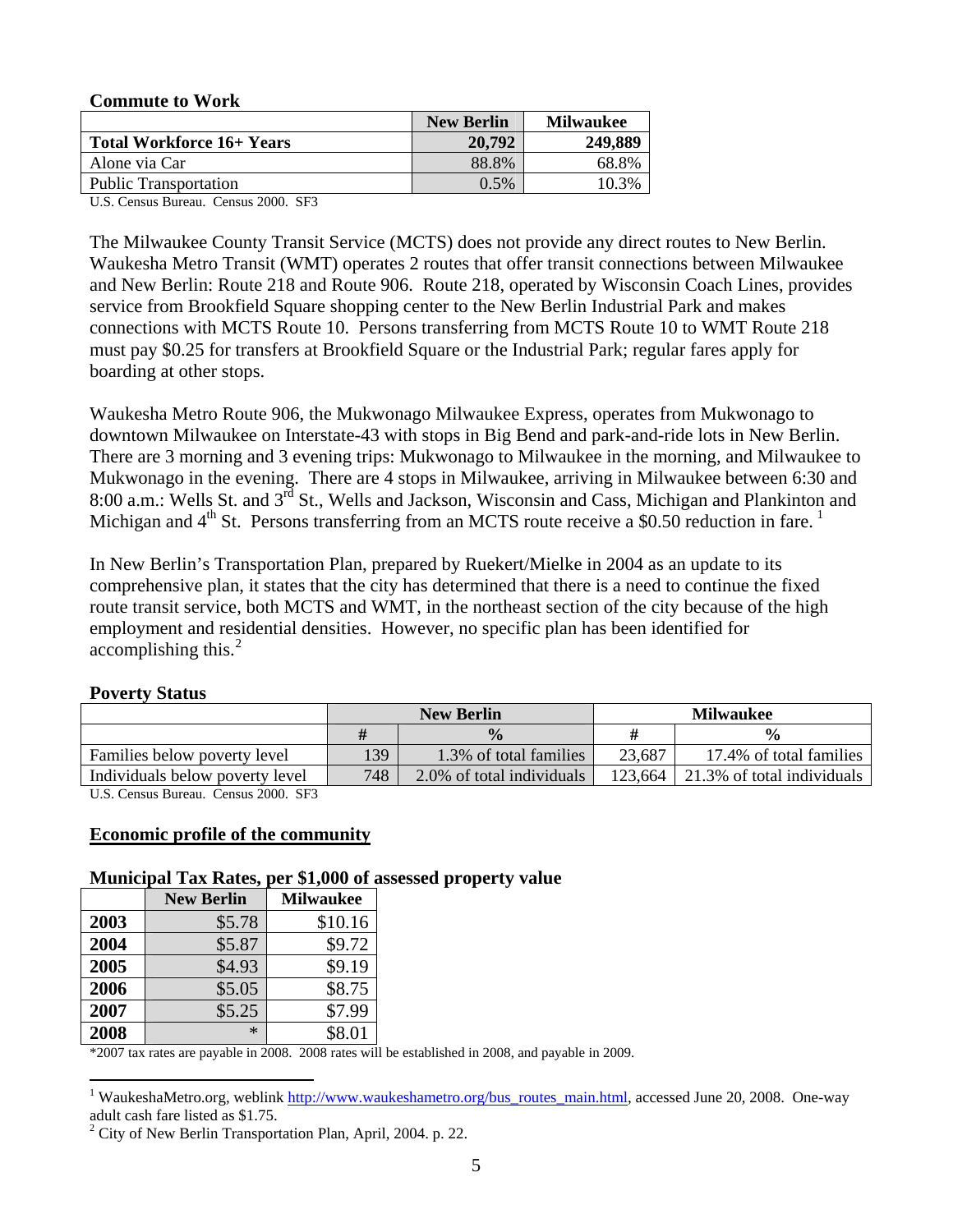|      | <b>New Berlin</b> | <b>Milwaukee</b> |
|------|-------------------|------------------|
| 2003 | \$20.95           | \$27.26          |
| 2004 | \$21.77           | \$26.16          |
| 2005 | \$17.94           | \$25.86          |
| 2006 | \$17.44           | \$24.50          |
| 2007 | \$17.70           | \$22.41          |
| 2008 | $**$              | \$23.14          |

#### Net Tax Rates, per \$1,000 of assessed property value\*

\*Municipal tax rates plus state, county and other applicable taxes

\*\* 2007 tax rates are payable in 2008. 2008 rates will be established in 2008, and payable in 2009.

| Total Equalized value of Froperty |                   |          |                  |          |
|-----------------------------------|-------------------|----------|------------------|----------|
|                                   | <b>New Berlin</b> | % Change | <b>Milwaukee</b> | % Change |
| 1999                              | \$2,701,084,000   |          | \$16,683,708,500 |          |
| 2000                              | \$2,983,628,300   | 10.46%   | \$17,322,120,200 | 3.83%    |
| 2001                              | \$3,196,579,200   | 7.14%    | \$19,430,117,600 | 12.17%   |
| 2002                              | \$3,466,267,700   | 8.44%    | \$20,275,936,700 | 4.35%    |
| 2003                              | \$3,650,080,800   | 5.30%    | \$21,708,858,000 | 7.07%    |
| 2004                              | \$3,965,856,900   | 8.65%    | \$23,470,205,000 | 8.11%    |
| 2005                              | \$4,256,992,300   | 7.34%    | \$26,236,832,000 | 11.79%   |
| 2006                              | \$4,558,246,600   | 7.08%    | \$30,206,877,900 | 15.13%   |
| 2007                              | \$4,739,931,600   | 3.99%    | \$31,867,144,000 | 5.50%    |

#### **Total Equalized Value of Property**

State of Wisconsin, Department of Revenue

#### **Assessed Valuation Per Capita**

|               | New<br><b>Berlin</b> | <b>Milwaukee</b><br>------ |
|---------------|----------------------|----------------------------|
| 2007<br>Value | ۰Л                   | 570<br>.մ.                 |

Calculated using 2007 Total Equalized Value, Wisconsin Department of Revenue, and 2006 U.S. Census Population Estimate. With 602,782 adjusted City of Milwaukee population (refer to footnote 8), assessed valuation per capita for Milwaukee is \$52,867.

#### **Median Household Income**

|                                                                                                                                                                                                                                                                                                                                                            | <b>New Berlin</b> | <b>Milwaukee</b> | Wisconsin |  |
|------------------------------------------------------------------------------------------------------------------------------------------------------------------------------------------------------------------------------------------------------------------------------------------------------------------------------------------------------------|-------------------|------------------|-----------|--|
| Median household income                                                                                                                                                                                                                                                                                                                                    | \$67.576          |                  | : 701     |  |
| $A_1, \ldots, A_{N}$<br>$\mathbf{F}$ $\mathbf{F}$ $\mathbf{F}$ $\mathbf{F}$ $\mathbf{F}$ $\mathbf{F}$ $\mathbf{F}$ $\mathbf{F}$ $\mathbf{F}$ $\mathbf{F}$ $\mathbf{F}$ $\mathbf{F}$ $\mathbf{F}$ $\mathbf{F}$ $\mathbf{F}$ $\mathbf{F}$ $\mathbf{F}$ $\mathbf{F}$ $\mathbf{F}$ $\mathbf{F}$ $\mathbf{F}$ $\mathbf{F}$ $\mathbf{F}$ $\mathbf{F}$ $\mathbf{$ |                   |                  |           |  |

U.S. Census Bureau. Census 2000. SF3

#### **Median Value of Owner-occupied Housing Units**

|                                           | <b>New Berlin</b> | <b>Milwaukee</b> | <b>Wisconsin</b> |
|-------------------------------------------|-------------------|------------------|------------------|
| <b>Median Value</b>                       | \$162,100         | \$80,400         | 12,200<br>J      |
| SF3<br>Census 2000<br>11.5. Consus Rureau |                   |                  |                  |

au Census 2000.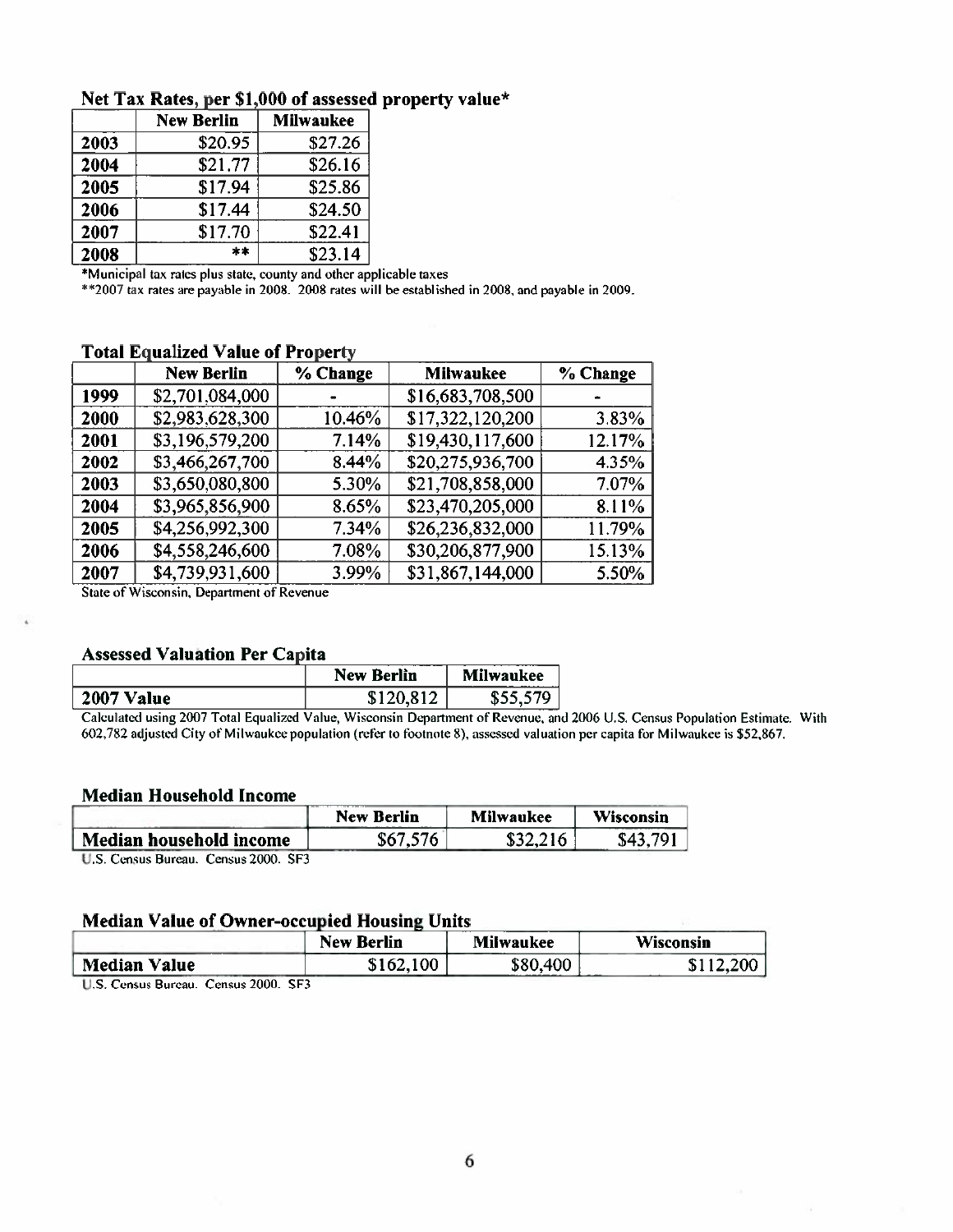#### **Median Assessed Value by Residential Class**

|                                                                               | Number of      | <b>New Berlin- New Berlin-%</b><br>of all City | New Berlin -<br>Median | Milwaukee-<br>Number of | Milwaukee-<br><b>Percent of All</b> | Milwaukee-<br><b>Median Assessed</b> |
|-------------------------------------------------------------------------------|----------------|------------------------------------------------|------------------------|-------------------------|-------------------------------------|--------------------------------------|
|                                                                               | <b>Parcels</b> | <b>Parcels</b>                                 | <b>Assessed Value</b>  | <b>Parcels</b>          | City Parcels                        | Value                                |
| Single-Private Households                                                     | 1,490          | 73.3%                                          | \$226,000              | 88,903                  | 55.4%                               | \$128,000                            |
| Condominiums                                                                  | 1,753          | 11.2%                                          | \$149,800              | 10,459                  | 6.5%                                | \$122,100                            |
| <b>Two Family Residential</b>                                                 | 99             | 0.6%                                           | \$249,300              | 35,345                  | 22.0%                               | \$125,600                            |
| Multi-Family, Residential                                                     | 731            | 0.5%                                           | \$1,150,100            | 6,518                   | 4.1%                                | \$240,650                            |
| Mixed-Residential/Commercial                                                  |                | 0.0%                                           | \$225,500              | 2,830                   | 1.8%                                | \$140,000                            |
| Total: All Residential                                                        | 13,419         | 85.6%                                          | \$220,600              | 144,055                 | 89.8%                               | \$129,400                            |
| Total: Residential Excluding Multl-<br><b>Family and Mixed Res/Commercial</b> | 13,342         | 85.1%                                          | \$220,300              | 134,707                 | 83.9%                               | \$127,200                            |

Data compiled by City of Milwaukee Department of City Development and City of New Berlin Assessor's Office, 5/2008.

#### **LAND USE AND DEVELOPMENT POTENTIAL**

New Berlin adopted its long-term comprehensive land use plan in March, 1987, entitled "Land Use and Urban Plan for the City of New Berlin: 2010," prepared by the Southeastern Wisconsin Regional Planning Commission (SEWRPC). In 2001, the plan was updated with the "Growth and Development" Master Plan Update." The 2001 plan updated the city's master land use map, and addressed the issues of "community character" and land use compatibility, and developed open space, rural preservation and environmental preservation principles.<sup>12</sup> The plan states that it serves to "*provide more general* and flexible recommendations and categories to provide long-range guidance to decision-makers...and serve as a link between the Growth Policies [which are contained in the plan] and the development *recommendations.*" The master plan has also been updated with specific topic plans, including an economic development and revitalization plan, a city center development plan and a transportation plan.

Pursuant to the state of Wisconsin's Comprehensive Planning Law, or, the "Smart Growth" law (s. 66.1001, Wis. Stats.), New Berlin is in the process of updating its comprehensive land use plan. The city has been divided up into 10 planning areas, and thus far there have been neighborhood input sessions for 3 areas. No area plans have been completed. Smart Growth directs compliance by January, 2010, and final adoption of New Berlin's comprehensive plan is scheduled for late 2009.

<sup>&</sup>lt;sup>12</sup> Memorandum from Telesfore P. Wysocki, Mayor of New Berlin, to Utility Committee of the City of Milwaukee. March 24.2003.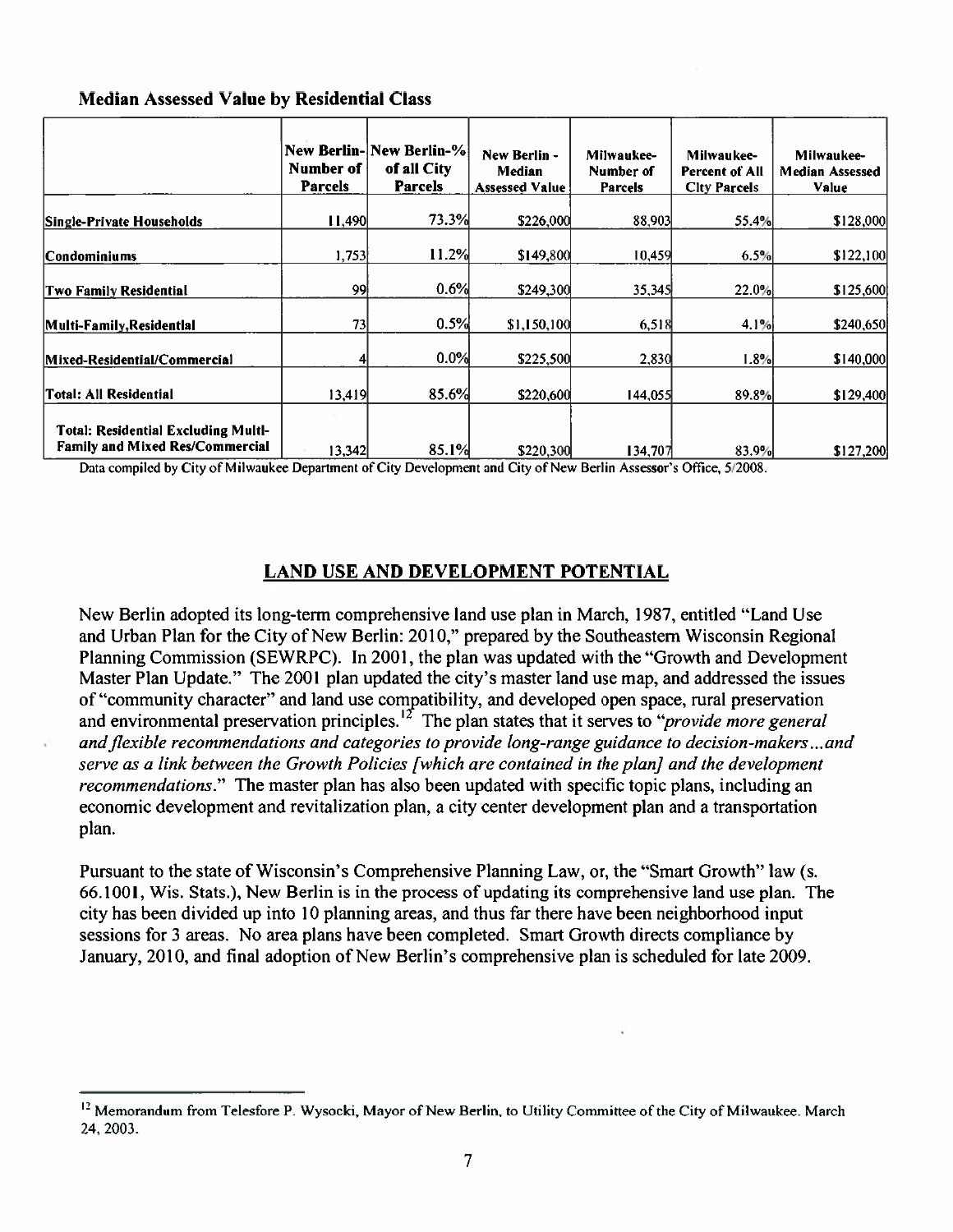#### Long range planning and housing

In Ruekert/Mielke's application to the WI DNR, it stated that existing homes that are not currently served by Lake Michigan water would receive water service, estimated to include 1,878 homes, if the Lake Michigan water service is extended. Ruekert/Mielke estimated that current zoning allows for a total of 1,119 new homes in the potential service area: 718 new homes in the potential service area by the year 2020, and an additional 401 homes in the service area after 2020. Ruekert/Mielke based these estimates on the city's land use plans.<sup>13</sup>

New Berlin's 2010 Plan<sup>14</sup> it states that "*Housing units within the New Berlin area should be* geographically well distributed and include a full range of housing by type, size and cost, included manufactured housing, detached single-family dwellings, attached two-family dwellings, attached multi-family rowhouses or townhouses, and attached multi-family garden apartments or condominiums."

It also states as an objective, "Provision of adequate location and choice of housing and a variety of housing types for varying age and income groups and different size households." It established the following as standards for residential density:

- Existing vacant rural estate, suburban, and low-density platted residential lots larger  $\overline{a}$ . than 20,000 square feet in area should be developed and infilled with single-family residential development.
- Approximately 25 percent of the total gross residential development area should consist  $b.$ of medium-density urban single-family dwelling units on  $10,000 - 20,000$ -square-foot lots.
- Approximately 2.5 percent of the total gross residential development area should C. consist of high medium-density urban multifamily dwelling units at densities ranging from 4.4 to 6.9 dwelling units per net residential acre.
- Approximately 4 percent of the total gross residential development area should consist  $d.$ of high-density urban multifamily dwelling units at densities ranging from 7.0 to 12.0 dwelling units per net residential acre.

The 2001 Master Plan Update outlines main categories of land use options, defined as Urban Residential Neighborhood, Residential Estate, Business Parks, Suburban Commercial, Commercial Center, Institutional, Parks and Open Space, Mixed Use Residential Transitional, Rural Commercial, Country Residential and Quarry. These categories are illustrated in Attachment 4, New Berlin's Future Land Use Plan, which "exists as a mechanism for more property-specific recommendations." Selected land use categories relating to housing are summarized below (with excerpts from the 2001 Master Plan Update), and full descriptions are available in Attachment 4.

The Urban Residential Neighborhood category contains residential subdivision lots ranging from one to 4 dwelling units per acre, with the primary land use being single-family detached homes. The plan

<sup>&</sup>lt;sup>13</sup> Amended Sample Application for Straddling Community Water Diversion Volume I; March, 2007. Ruekert & Mielke, Inc. p. 21.

<sup>&</sup>lt;sup>14</sup> "Land Use and Urban Plan for the City of New Berlin: 2010," p. 124-125.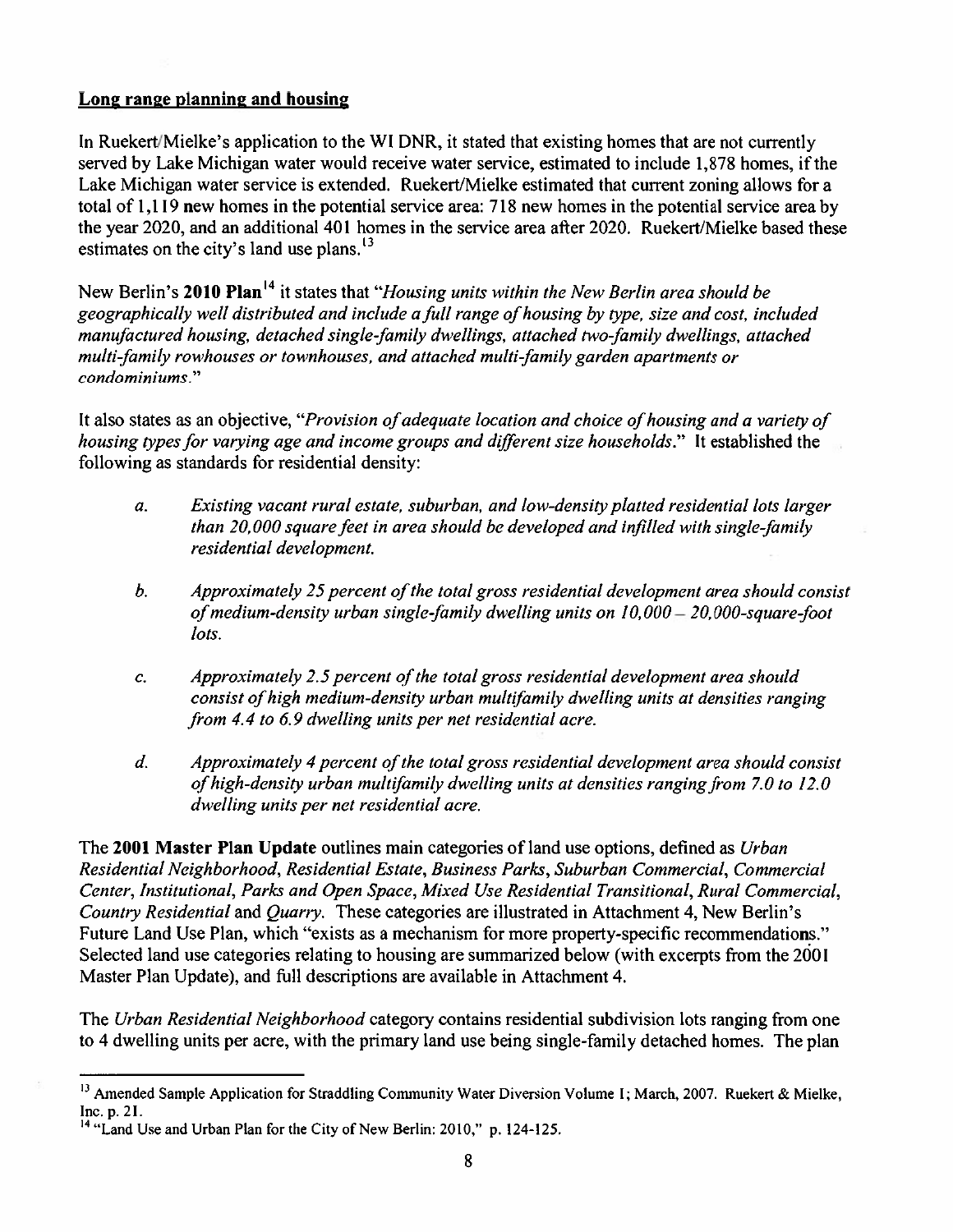states that attached single-family housing may be considered as a transitional use between lower density residential uses and non-residential development and highway corridors. The plan states the urban residential neighborhood offers an opportunity for more affordable housing to serve workers in the business parks.

The *Residential Estate* category has a density not to exceed one dwelling per 2 acres. The plan states that this designation will provide an opportunity for the City to allow this area to develop while maintaining a sense of rural character.

The *Suburban Residential* category reflects the rural setting of the existing residential areas on the western half of the city, with lots averaging 35,000 square feet. New development in this area may occur, according to the plan, as infill development, defined as the development of vacant lots within existing subdivisions, and not as expansions to existing subdivisions.

The *Country Residential* category covers most of the western portion of the city, the primary land use being single-family detached homes. The average density, according to the plan, is envisioned as one dwelling per 5 acres.

#### **Affordable Housing<sup>1</sup>**

The City of New Berlin established a Housing Authority more than 20 years ago, and since the early 1990's the Waukesha Housing Authority has been operating and administering New Berlin's affordable housing programs on New Berlin's behalf.

New Berlin provides approximately 75 to 100 units of affordable housing annually, and as of April 1, 2008, ranked first second (corrected 7/23/08) in affordable housing units offered in Waukesha County at 80 units. The Waukesha Housing Authority/City of New Berlin participates in the HUD Section 8 Voucher Program.

According to the Waukesha Housing Authority, as of April 1, 2008, housing counts for affordable housing were as follows:

| Elm Grove: 1        | Oconomowoc: 36 |
|---------------------|----------------|
| Hartland: 72        | Okauchee: 1    |
| Menomonee Falls: 78 | Pewaukee: 46   |
| Mukwonago: 40       | Sussex: $50$   |
| Muskego: 33         | Wales: 2       |
| Nashota: 5          | Waukesha: 811  |
|                     |                |

New Berlin lists the following among its past accomplishments in providing affordable housing:

- Supported Housing Revenue Bonds for 2 multi-family housing development projects:
	- 1. Appleglen  $128<sup>th</sup>$  and National Ave.; 80-unit apartment project.
	- 2. Pinewood Creek 3300 S. Moorland Rd.; 199-unit apartment project.
- Participates in the "HOME" Consortium whereby families and elderly households receive rental and first-time homebuyer assistance. The HOME Consortium's primary purpose is to

 $\overline{a}$ <sup>1</sup> Excerpted from 5/8/08 memo from Gregory W. Kessler; full memo included as Attachment 6.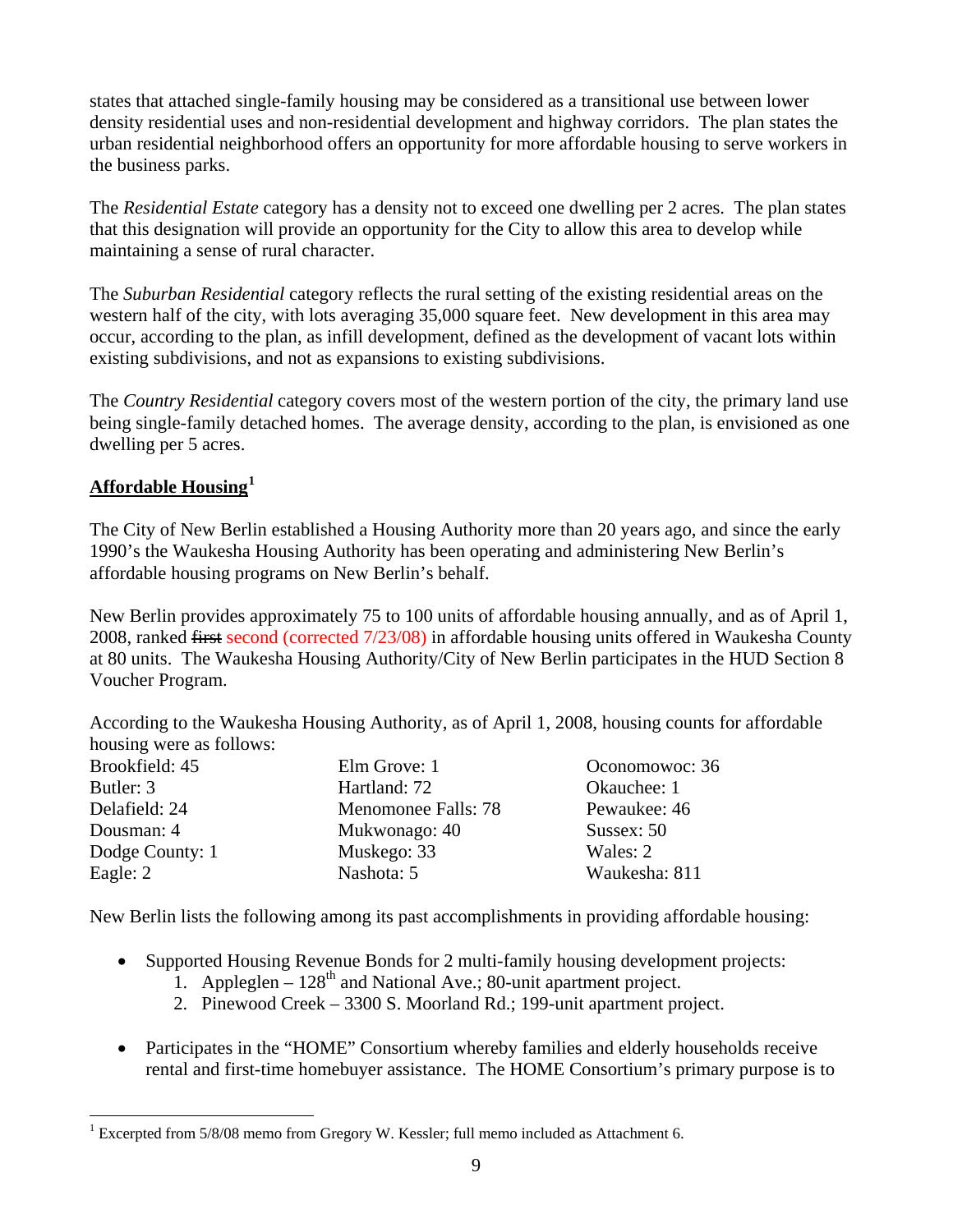advance homeownership opportunities and programs for households that earn 80% or less of the median income. In addition, the Waukesha County CDBG program provides low-interest loans for low-income homeowners for repairs and provides assistance with down payment assistance, funded with HOME funds.

Reviewed and supported private development projects that have accepted rental assistance  $\bullet$ vouchers for the elderly populations of the City, such as the National Regency Apartments, the National Manor Apartments and the Steepleview Apartments.

A strategy for continued efforts in affordable housing will be included in the New Berlin's Comprehensive Plan is schedule to be completed in late 2009.

#### Long range planning and developable property

Included as Attachment 5 is a map provided by the City of New Berlin Department of Community Development (DCD) which illustrates potential development lands according to zoning type within the proposed service area. The map is not an official map that shows land that will be developed, only land that could be developed based on certain criteria. All development plans are subject to the review process by the city, and further study may indicate that land is not suitable for development.

According to the New Berlin DCD, potential development lands were determined using 2 principal factors: 1) The land must contain a valid zoning type that has the potential for development, as listed in the map legend. 2) The land is considered to have the potential for development if it has a building contained on the land that has an assessed value of \$1,000 or less. Exceptions to this rule include properties that are coded as agricultural, commercial, vacant, or other open lands, which are considered to be undeveloped regardless of the assessed value of the building that is currently present.

As the following table indicates, there is a total of more than 48 million square feet/1,113 acres of developable land in the potential service area in the middle third of New Berlin. The New Berlin DCD notes that the future land use plan for the portion of New Berlin west of Calhoun Rd. identifies the majority of the lands as Country Residential, with single-family 5 acre lots/5 acre densities. The SW corner of the MMSD 2020 Plan area (refer to Attachment 1), the Mill Valley Redevelopment Area, is not part of this potential water service agreement. The City of Muskego will provide sanitary sewer and water to this area.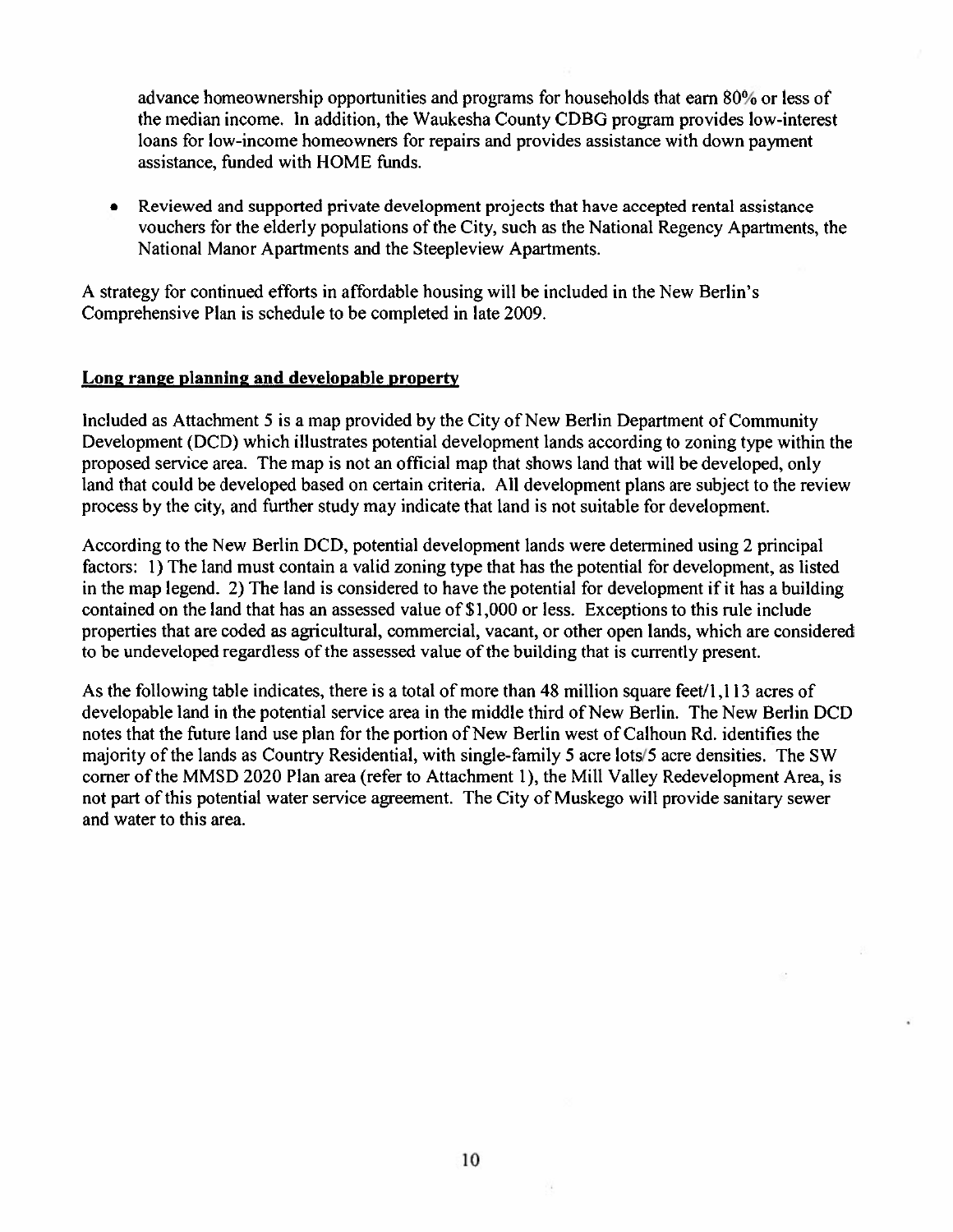| <b>Zoning Code</b>                       | Area (sq. $ft$ .) | Acres  |
|------------------------------------------|-------------------|--------|
| Agricultural                             | 1,436,354.06      | 32.97  |
| <b>Agricultural and Rural Holding</b>    | 21,595,453.16     | 495.76 |
| Shopping Center                          | 262,961.05        | 6.04   |
| General Retail Sales & Service           | 1290142.04        | 29.61  |
| <b>Automobile Oriented Business</b>      | 63,971.79         | 1.47   |
| Institutional                            | 891,155.67        | 20.46  |
| <b>Light Manufacturing</b>               | 3,583,977.95      | 82.28  |
| General Industrial                       | 257,172.94        | 5.90   |
| Office and Business Service              | 66,104.57         | 1.52   |
| <b>Business Park Development</b>         | 1,890,706.70      | 43.40  |
| Rural Estate Single-Family Residential   | 10,610,687.06     | 243.59 |
| Low-Density Single-Family Residential    | 3,701,321.52      | 84.97  |
| Low-Density Single-Family Residential    | 1,943,414.01      | 44.61  |
| Medium-Density Single-Family Residential | 408,403.35        | 9.38   |
| Medium-Density Single-Family Residential | 460,626.33        | 10.57  |
| Multi-Family Residential                 | 30,905.35         | 0.71   |

#### Potential Development Lands in the New Berlin Proposed Service Area\*

**Totals** Area (sq. ft.) Acres **Total Potential Development Land** 48,493,357.56 1,113.25

Refer to Attachment 5, City of New Berlin Department of Community Development.<br>\*Note: Attachment 5 edited 6/30/08, paper copies may indicate different totals. This version is the most accurate.

LRB08321 **LCS** 

 $\mathcal{L}^{(1)}$ 

÷.

 $\sim$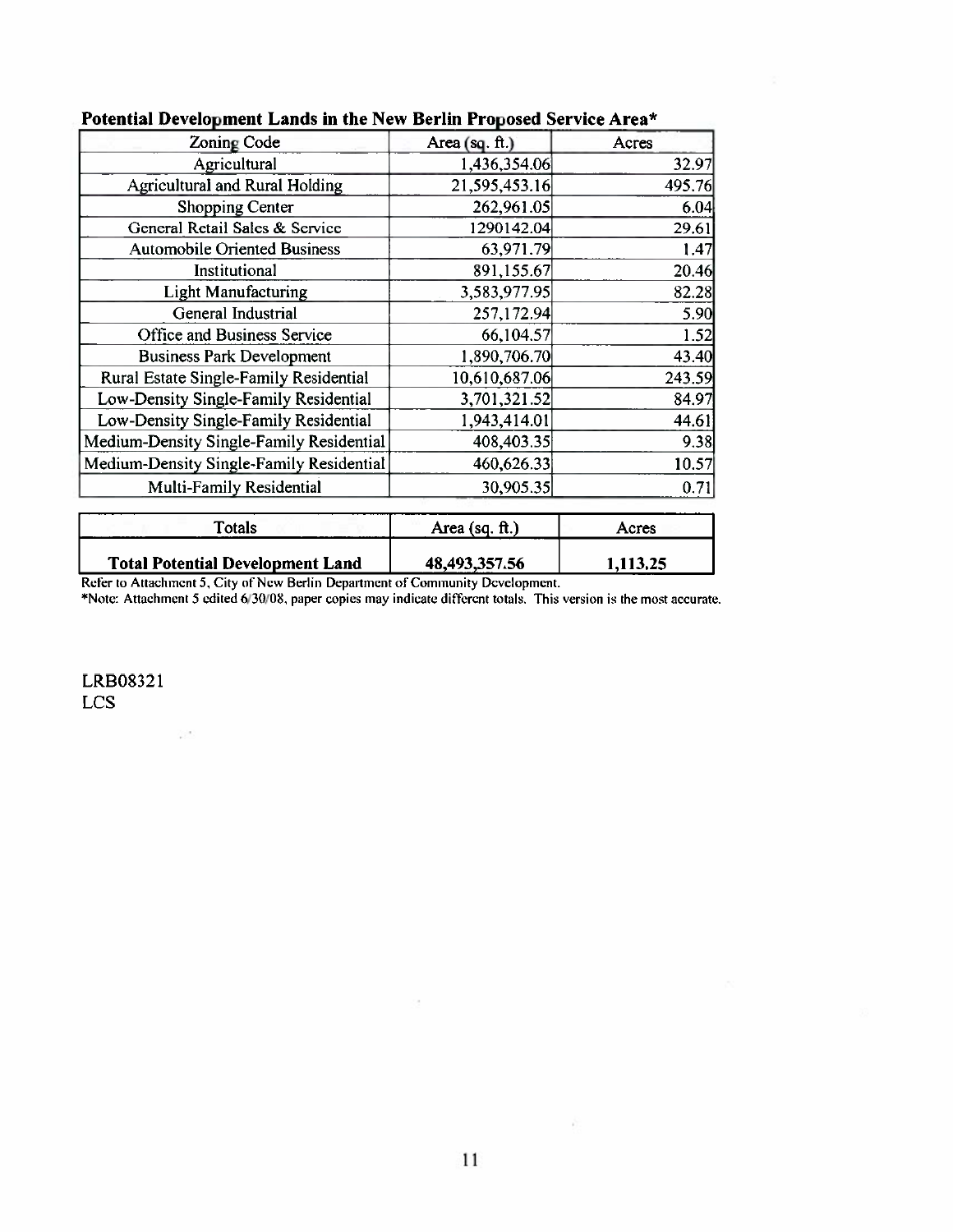# **SERVICE AREAS**

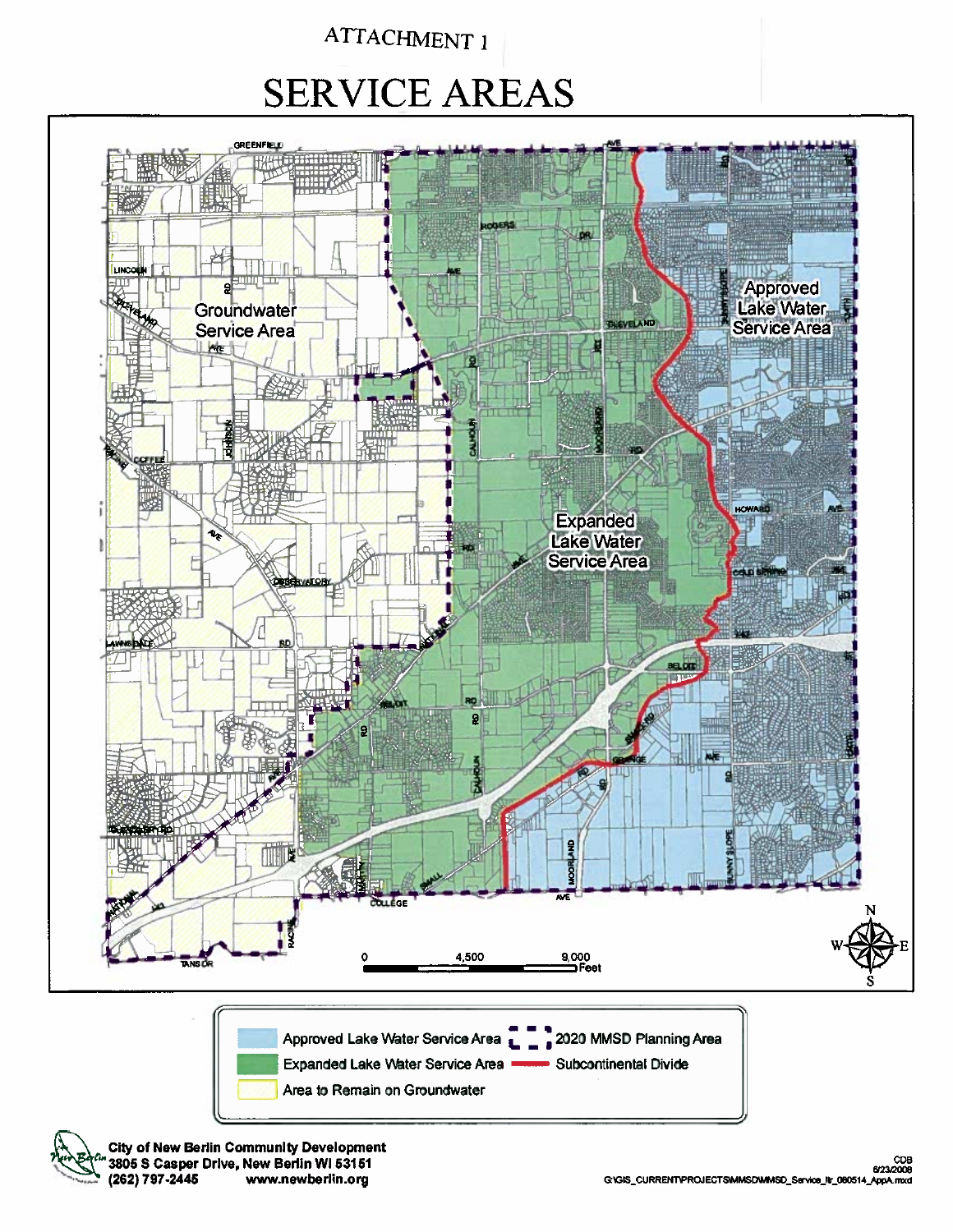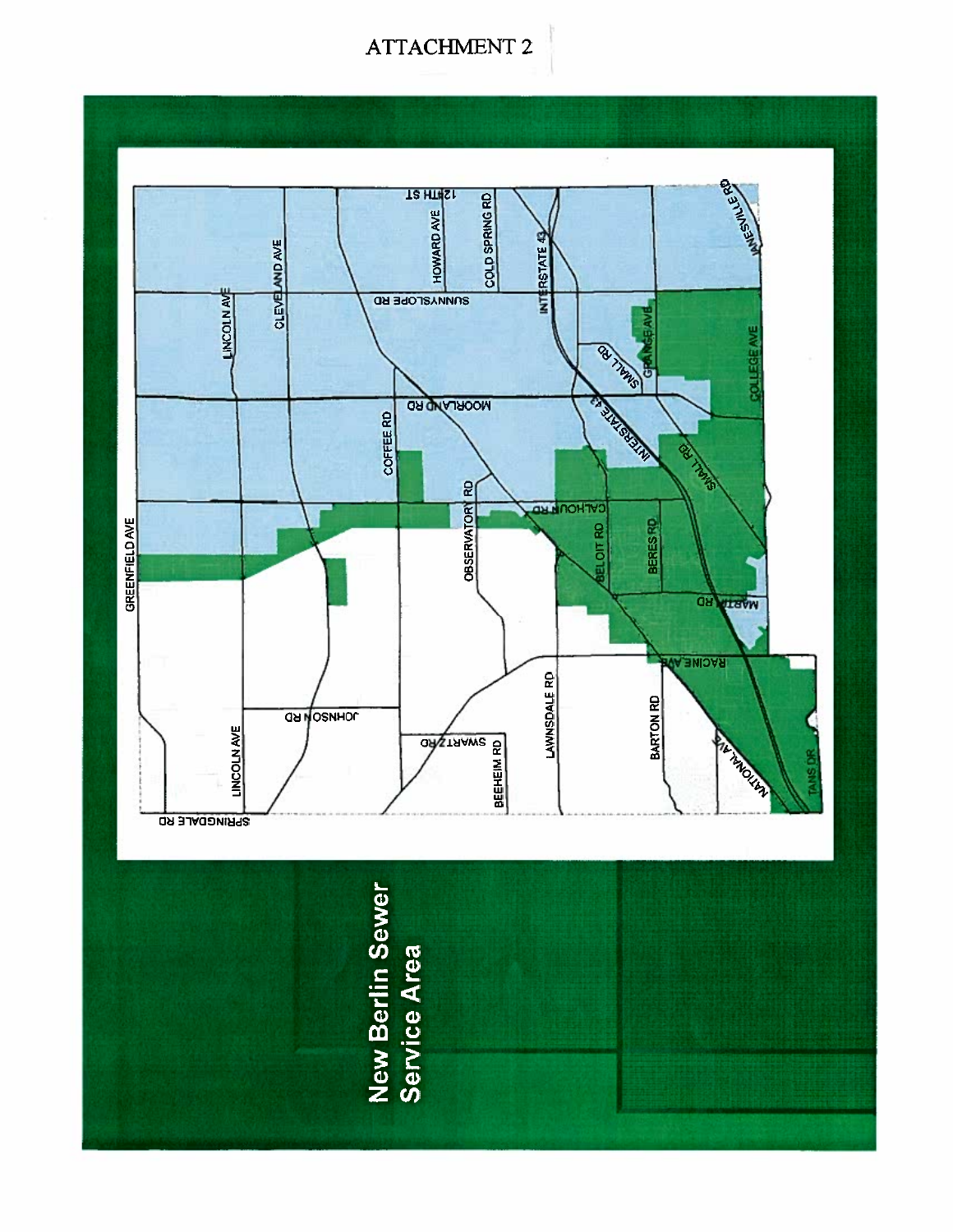

engineering solutions for a working world

Mr. Lee Boushon, P.E. Chief Drinking Water Systems Section Wisconsin Department of Natural Resources March 7, 2007 Page 23

#### **Water Supply Alternatives**

A compilation of the work performed to identify options for water service is contained in the Appendix materials in Volume II. A summary of the information was provided in previous sections that showed the path leading to the Lake Michigan option recommendation.

#### **Environmental Impacts**

Of primary importance to New Berlin are the positive environmental impacts that will result from the proposal. Specific environmental improvements that will result from approval of this application include:

- Transfer of water between basins will be minimized
- Water will be removed and returned to the Lake Michigan basin in nearly the same location
- The diversion of the wastewater generated with out-of-basin water will be  $\bullet$ minimized
- Iron and radium releases to Lake Michigan will be avoided
- Tens of thousands of tons of salt released to the lake will be significantly reduced
- Water use by regeneration of water softeners will be significantly reduced  $\bullet$
- Groundwater levels in the deep sandstone aquifer that is hydraulically connected to Lake Michigan will begin to rebound
- Shallow groundwater sources outside the divide will no longer be tapped and not returned to their basin
- The area of New Berlin outside the MMSD service area will remain on private wells and septic
- · Significant amounts of energy will be saved along with associated reductions in green house gas generation
- Groundwater chemistry changes in the deep sandstone aquifer will be reduced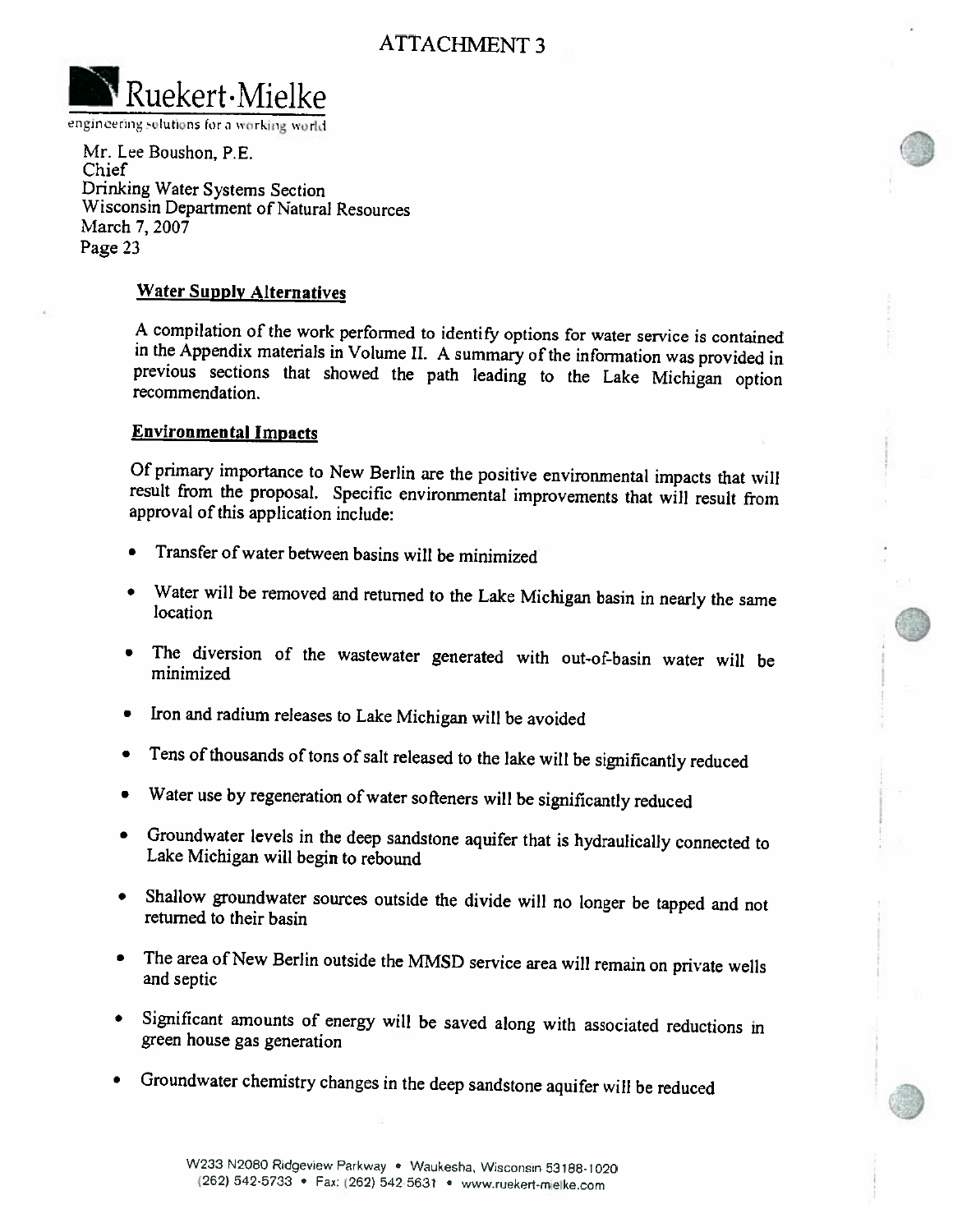

engineering solutions for a working world

Mr. Lee Boushon, P.E. Chief Drinking Water Systems Section Wisconsin Department of Natural Resources March 7, 2007 Page 24

These environmental improvements will be discussed in detail in the following section.

#### **Transfer of Water Between Basins Will be Minimized**

The Compact and Agreement both cite the fact that not only is it desirable to minimize or eliminate the withdrawal of water from the Great Lakes Basin, but also that it is desirable to minimize the amount of water entering the Great Lakes Basin from outside the Basin. This is further supported by Wisconsin administrative code chapter NR 142 which has substantial review requirements for transfer of water either way across basin boundaries. It should be noted that the requirements of NR 142 provide DNR with authority to approve the types of transfers that currently occur and that are proposed if the transfers are consistent with the requirements of that chapter and certain state statutes.

Presumably, the application, registration and review process established by NR 142 was set up to protect the two basins, Great Lakes and Mississippi, from any environmental issues that would arise out of a transfer of water. It can be inferred that if no transfer occurs, the concerns of this chapter would not apply. It can further be inferred that minimizing any such transfer would in turn minimize concerns with such transfer.

Approval of this application will result in a more normal balance of water withdrawal and return to both basins. Water taken out of Lake Michigan will be returned to lake Michigan in quantities that much more closely match. Currently there is a net increase of out-of-basin water entering the Basin of about 1.056 billion gallons per year. This would be decreased at least to about 412 million gallons per year or, with continued I/I reform, even more. This is over a 60 percent reduction in out-of-basin water entering the basin.

On the Mississippi basin side, the use of shallow and deep groundwater would cease. Concerns with over drafting aquifers in the City would be minimized and water tables would stabilize at levels where nearby private wells would not have issues resulting from City high capacity well influence.

### Water Will be Removed and Returned in Close Proximity

The City of New Berlin has two water treatment plants, Linwood and Howard. Either plant can serve as the source of supply for the locations that pump water to New Berlin. All of the sanitary return flow goes to the South Shore Wastewater Treatment Facility under normal conditions. This means that the point of withdrawal and the point of return to the lake is normally about 10 miles apart and a maximum of 15 miles apart,

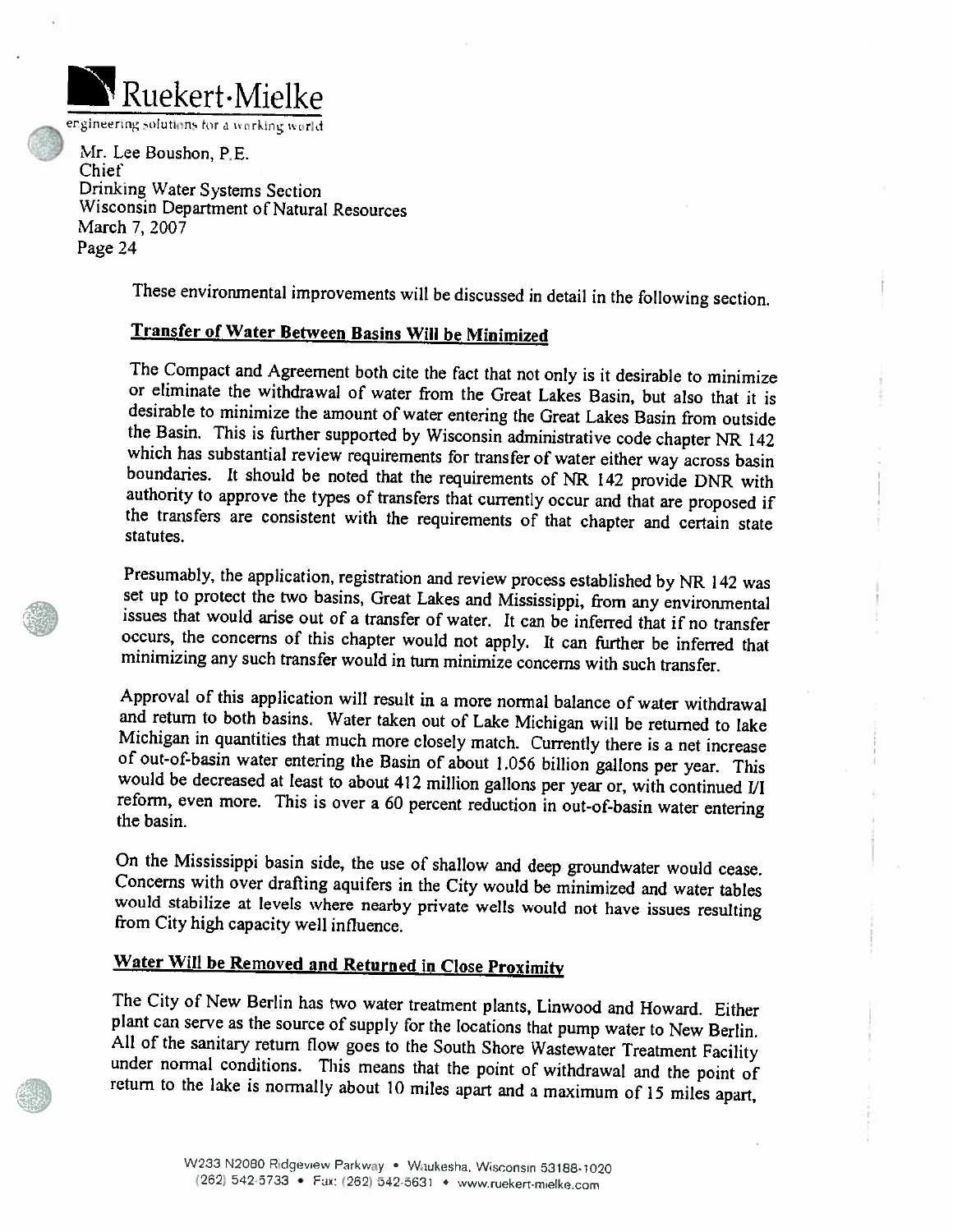

Mr. Lee Boushon, P.E. Chief Drinking Water Systems Section Wisconsin Department of Natural Resources March 7, 2007 Page 25

> depending on which supply plant is being used. This close proximity replaces the water near where it is withdrawn following treatment.

#### Wastewater Generated Using Out-of-Basin Water will be Minimized

The generation of wastewater will happen no matter where the source of supply is. The roughly 644 million gallons of water currently pumped from wells that flows into the MMSD system will be mostly eliminated under this proposal. That water has significant natural chemical difference from that of the Lake water. Hardness is more than double, iron, radium and many other metals are much higher, ph differs, water temperature differs and the total dissolved solids is much higher. These chemical differences would be minimized under this proposal.

#### Iron and Radium Releases to Lake Michigan will Cease

If this proposal is not approved, the City has designed and is currently bidding the construction of three radium removal plants which will be constructed to gain compliance with the radium regulations. These treatment plants not only have a high cost economically but have a high environmental impact. The technology which was determined in aforementioned studies is Hydrous Manganese Oxide filtration. This process uses a normal iron filter retrofitted to add a chemical solution know as Hydrous Manganese Oxide (HMO). HMO is added to the water prior to filtration and the radium in the water adsorbs to the manganese component of the HMO solution. Once the adsorption occurs, the resultant particle size is large enough to be removed by the filter. The process also removes the majority of the iron and some other total dissolved solids in small quantities. It is estimated that the process, which has already received DNR construction approval, will result in a significant increase in iron and radium sent to the Milwaukee Wastewater treatment system. Some of this will end up in Lake Michigan and some in the sludge generated by the process and applied as fertilizer. Exact breakdowns would take a detailed study but conservative calculations show that the increased loadings to the treatment facilities will be about 2,200 pounds per year of iron and 822 million picocuries of radiation from radium. Much of this is currently being sent to MMSD via the sanitary sewers now, but if the treatments plants are constructed, the iron and radium would be concentrated in the removal process and more efficiently sent to the system. If Lake water is provided to these areas, the out of basin iron, radium and other constituents would not be transferred to the basin.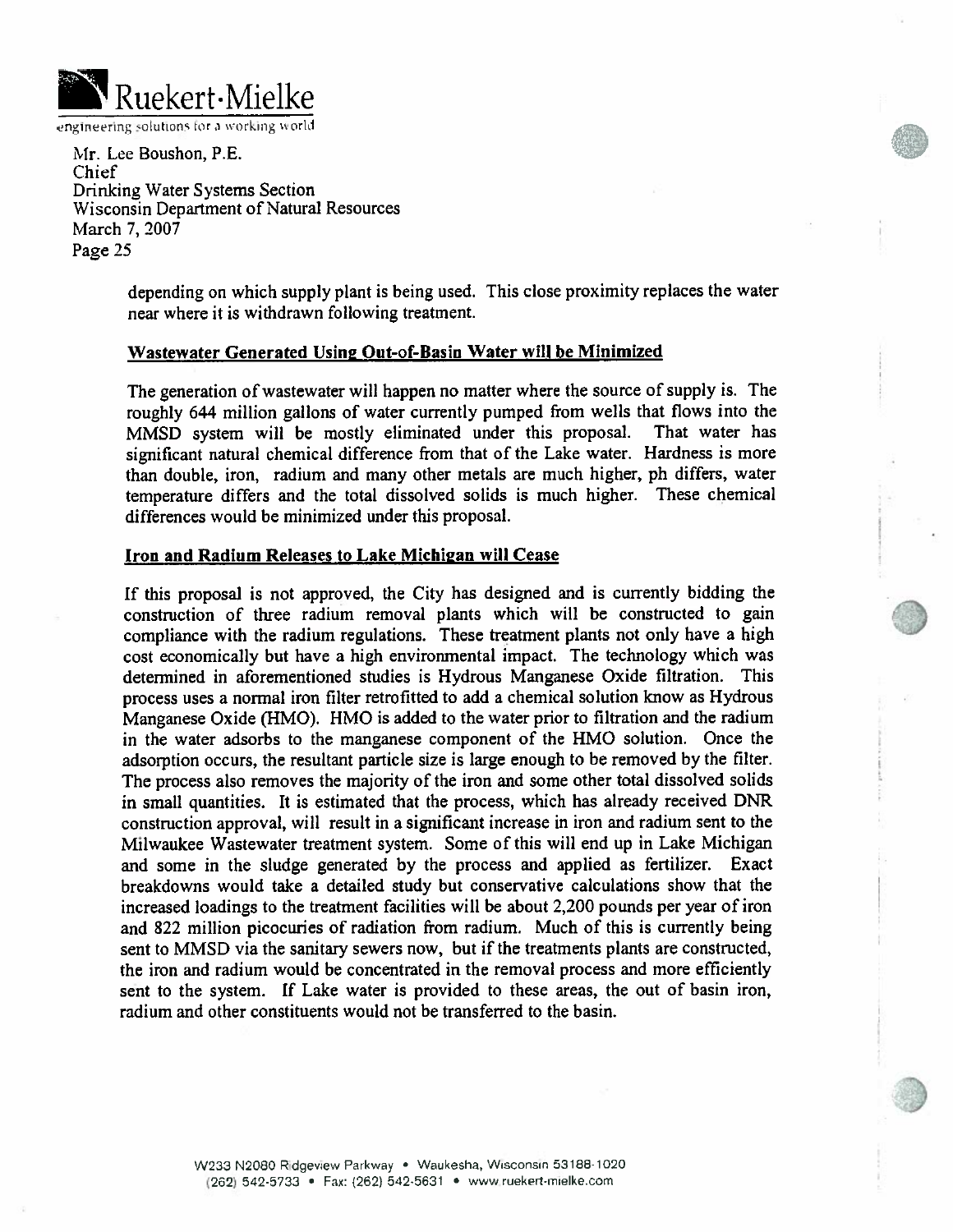

engineering solutions for a working world

Mr. Lee Boushon, P.E. Chief Drinking Water Systems Section Wisconsin Department of Natural Resources March 7, 2007 Page 26

#### Salt Released to the Lake

The area of major concern is the amount of salts that are currently sent to the Lake. If the HMO facilities are installed, hardness will not be addressed. If lake water is provided, water hardness will drop from about 26 grains per gallon to about 8 grains per gallon according to DNR records. Experience with other communities such as Menomonee Falls shows that when the softer lake water is provided, households discontinue the use of the water softeners. This is evidenced by the fact that essentially no homes in Milwaukee or Milwaukee service areas have home water softeners. In order to estimate the aggregate water and salt savings from discontinuation of softening in New Berlin, the following assumptions were used:

- Currently there are 2650 residential customers in the area to be provided Lake Michigan water
- By 2020, there will be an additional 718 residential homes in the area  $\bullet$
- Average residential water consumption is 220 gallons per day per customer. For  $\bullet$ homes having softeners, 180 gallons per day pass through the softener.
- Groundwater hardness averages 26 grains per gallon
- Average Lake water hardness is 8 grains per gallon
- If current and future customers are served with groundwater, 80 percent will use softeners
- If Future water supply is lake water, 10 percent will use softeners
- Softener capacity is 19,800 grains
- One pound of salt restores 3,350 grains of softener capacity
- Approximately 40 gallons of wastewater is produced during a softener regeneration



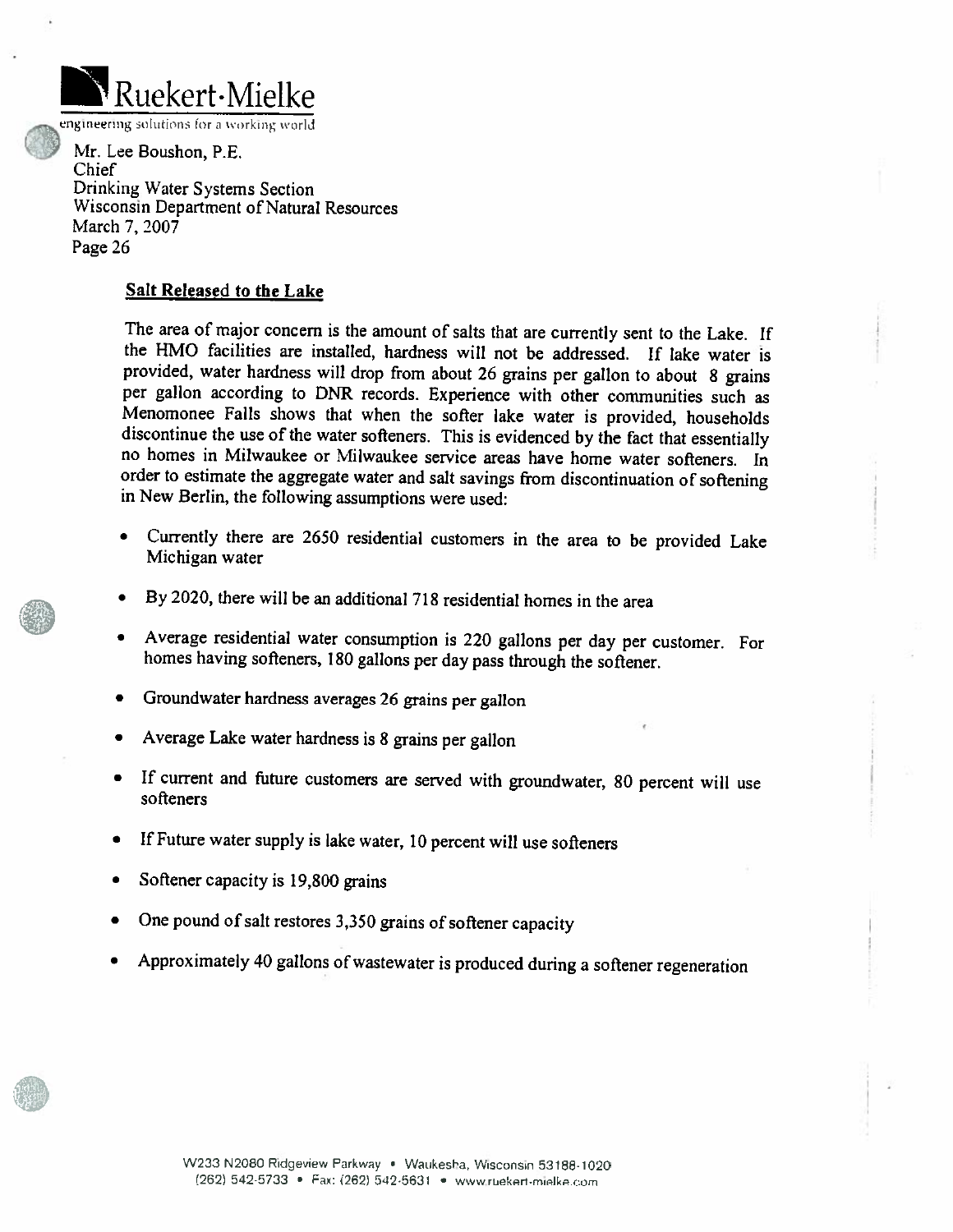

Mr. Lee Boushon, P.E. Chief Drinking Water Systems Section Wisconsin Department of Natural Resources March 7, 2007 Page 27

> Based upon the above assumptions and projected water demands, the existing and future homes will generate an additional 1.8 million pounds of salts annually which will be sent to the lake. This would be reduced by an estimated 90 percent under the lake water proposal.

> Water use by softeners will be reduced by about 9.4 million gallons per year based upon our calculations.

#### Groundwater Levels in the deep Sandstone will be Positively Affected

Pre-development levels in the sandstone aquifer under New Berlin were over 500 feet higher than current levels. During that time, the normal flow of water in the sandstone was from about 30 miles west of the lake in the Mississippi basin to the east and into the Great Lakes basin. Decades of over pumping the aquifer have reversed the direction of the gradient and now water flows from the Great lakes basin towards the large pumping centers in and around New Berlin. Any proposal that stops the withdrawal of water from the sandstone is a step towards returning the flow to it's predevelopment condition.

#### Shallow Groundwater Sources Outside the Basin will no Longer be Affected

Currently, New Berlin uses three shallow aquifer dolomite wells for about 25-30 percent of their supply. Even at the rates they are currently pumping these shallow wells, a cone of depression is occurring that affects local private wells. Any continued or expanded reliance on these shallow sources will have even greater, longer lasting affects on the groundwater and hydraulically connected surface waters in the area. If the deep wells are to be pumped because Lake water is not available, the decline in the level of the sandstone aquifer will continue and the well documented problems that exist with radium, saline water intrusion and prohibitive pump setting depths will continue to get worse. At some point it may become financially advantageous to find shallow resources further and further away from the City and the water service area. The City has already experienced vehement opposition to use of the available shallow aquifers and currently these options are cost prohibitive. Any increase in the use of the shallow aquifer will affect local wetlands and surface waters. As a region, any affect to surface waters or wetlands is negative. Flora and fauna in the region do not know that there is a basin divide and do not follow strict rules in staying on one side or the other of the divide. The provision of water and protection of regional resources is a regional issue. The proposal fits in well with the region.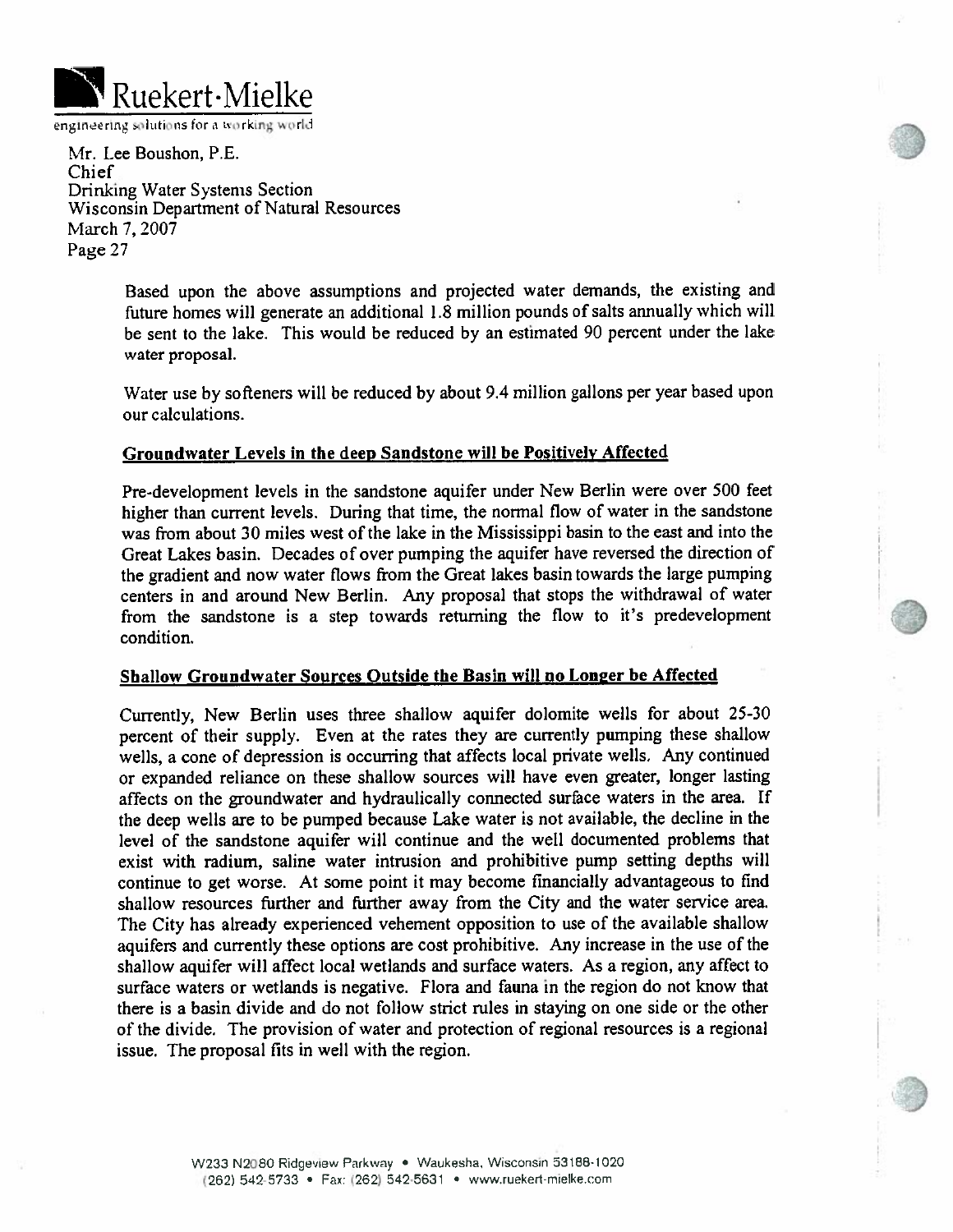

engineering solutions for a working world

Mr. Lee Boushon, P.E. Chief Drinking Water Systems Section Wisconsin Department of Natural Resources March 7, 2007 Page 28

#### Areas will Remain on Private Wells and Septic

It is a common mistake to think that this proposal is designed to encourage "urban sprawl". Currently, the agreement New Berlin has with Milwaukee water for water service to in-basin areas limits the use of water to areas within the basin. The proposed amended service area would limit water service to the MMSD area as shown on Maps 1 and  $2$ .

This means the area shown in white on Maps 1 and 2 would not be served by Lake Michigan or MMSD under this proposal. These homes and lots would continue to be served by private wells and septic or holding tanks. With most homes on septic, about 85 percent of the water used is returned to the ground and this would continue assisting in the preservation of groundwater levels and wetlands and surface waters for the region.

In addition, The current agreement that New Berlin has with Milwaukee for water service clearly indicates that under no circumstances will New Berlin be allowed to transfer or sell water to any other community in the area. We are not proposing any change to this language. Any agreement that may be reached with a lake water provider different from Milwaukee would also include similar language.

Finally, as previously noted, there simply does not exist enough undeveloped area in the proposed new service area to support "urban sprawl". Only slightly over 1 percent of the total land area in the City and in the proposed service area is identified as unimproved as shown on Figure 3 attached to this document.

#### Significant Amounts of Energy will be Saved and Green House Gas Generation **Reduced**

New Berlin currently uses a tremendous amount of energy to pump water from the deep wells to the system. This will be greatly reduced if the Utility obtains all its water from Lake Michigan. Current estimates of energy use and the decrease in energy use under the proposed plan can be calculated by comparing the current total lift required to deliver water from the deep aquifers (average) to the total lift required for lake water. If we assume 70 percent efficient pumping systems under both scenarios and normal friction and other losses, there will be a savings of about 700,000 Kilowatt Hours of energy used annually by New Berlin to pump water. The Carbon Trust reports energy purchased off the grid uses an average of 0.43 KgCO2/KWh for a total reduction in carbon emissions of about 300,000 Kilograms annually.



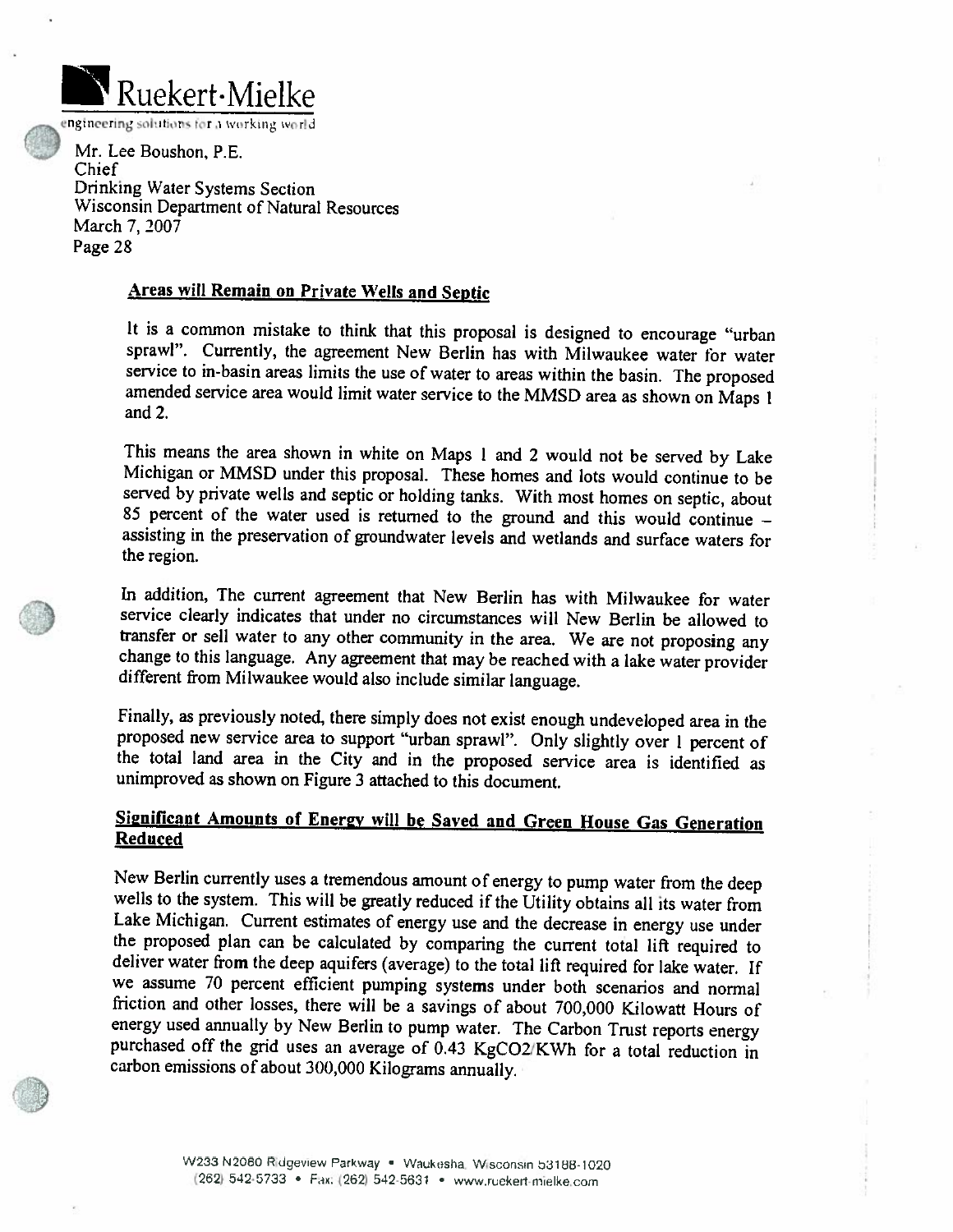ميط وول ليصف ففا mmendations. The purpose of the La<br>rean the Growth Policies and the devr calegories to provide tong-nange guidant<br>the Zoning Map exists as a mechanism 1 67 Plan in that it does not establish rigid<br>more get to the does not memorialism<br>more get of dealing and funding it recognizes<br>mism for more proposity-specific<br>- Land Use Plan is to serve as a link

When considering the proposed land user for any particular parcel of property.<br>The Growth Policies mast be considered in addition to the Land Use Pattern orthon of the Constantion with<br>The Growth Policies. The Land Use Pie

**Thase Include:** Alth this in mind, the Land Use Plan defines several categories of land use.

# **Urban Residential**

The Urban Realderstal Heighbruncool dealgrastion reflects the modern form of the relative of the construction of the<br>The Secretary of the Construction School and Market and the Construction Secretary School and the primary ind use is aingle-family detached homes. Attached construction<br>considered as a transitional use between lower densi<br>convestiential development and highway contidor.

Urban Readential Neighborhoods include neighborhood parts and green spraces in the stress of the stress free o<br>The City's designing these total meetidon, White poeticides areas, including the filtration of the stress of t

The Urban Fassidential Heighborhoods also offer a contribuing opportunity for more<br>maintain, housing on 14 acres total control also offer a continuous portunity of moving of the state of the sa<br>City is housing as the albu

bain institutionel wase that can be compatible with realderstal uses, such as achoots<br>Ishurchea may be appropriate after cannini alle plan review.

**Particle and is Estate** to the Urban Peakdrate at a group dealer not to exceed the community of the second the second term in the two active to the Urban second term in the two active. We also the second term in the secon **Rommed** 

# **Commercial Center**

The Commental Cantar designation moograps is exposential planning and the companies of the comment of antistic<br>Services of Moontard Freed. Yrithe free Commencial Centrer is a part of the Suburban<br>Statistical Centrer Confo

**18 Coloration: Readderfield**<br>The State from Readderfield delightery reflects the trust and acting of the acetator.<br>The fields reading activistical from the side of the field of the conditions of the manner of the state o

**25 Suburben Commercial**<br>Noutre Commercial avera include the commercial areas and comforce of New Bests.<br>Trinity, abong National Avenue asad of Calboun. While the primary focus of these<br>Trinity, abong National Avenue asad

Jewiagone will be encounaged to develop creative Commercial Centers frames and do not<br>Anot local emphasis on the patiding areas but on the commercial Leaves tempelves.<br>The stiffing internal innisectivity froughout the part



# **Country Residential**

ATTACHMENT 4

County Readointal enconpeases most of the area in the western portion of the Chy<br>These areas can include validua stars and price maybe of lonnes with the primar<br>These areas can include validua stars and price maybe of lonn

Lot clustering that maintains an overall but density, while presenting automatical political controller and be<br>primed to inclusion to boat mediants and work toward providing a link with the OP/19<br>provide annealises to boa

There are also also parametrical of siem copies about the city chief in this are Some Ore Sin<br>West of products are appropriate including small tarm marked and anticolate the state of the state of the stat<br>ables of products

**BELIEVING** 

Rural Commercial (Incorporation of the construction) and the second matrix in the second matrix is the second matrix in the second matrix in the second matrix is a second matrix in the second matrix is a second matrix in

Paral Commencial should be located primarly sizery biomic host of the second Avenua, went of the composite and the control of the control of the control of the control of the control of the control of the control of the c

# **El metturbonal**

institutional uses encompass the main Chy Government (acities around Chy Hall<br>well as achools, churches, and other not for profits.

2022 : Parist,<br>with the additional partial and maintain parts and open apach that are consistent with the additional composit<br>with the additional park and opens apace plent to encourage the use of creative<br>with the additio

## Quanty

Cuanties involve the mining and processing of minestes. They hydrosiy include<br>In cursi unter they can also consists authorization level use inspectively consist<br>In cursi unter they can also consists authorization level use

図

and Business Park / Indiustrial and anticological experience and and anticological and resolution and archives<br>The contract of the contract of the state of the contract of the contract of the contract of the contract of t<br>

New Business Park development will be placed in artest where here will be a minimal will be a minimal will be a<br>with a located new meast standardistics contains that can accommodate the control of the located parks.<br>with a

# Mixed Use Residential

The Michael Lives (mestionizin Transitional cheappair) and principal construction to enversal amena where it has proposed of the proposed of the proposed of the proposed of the proposed of the proposed of the content of c uses would come only after a review process.<br>Nincunding land uses, particularly the reside

Basic Chase **1281 ONAT THATLING ANT ALCOS LESS**<br>1202201201020

Note: Colors and Lines do not deplot moasurable boundance. Each area podrays concepts described in the GDMP document, which is shown above.

Upland Conservancy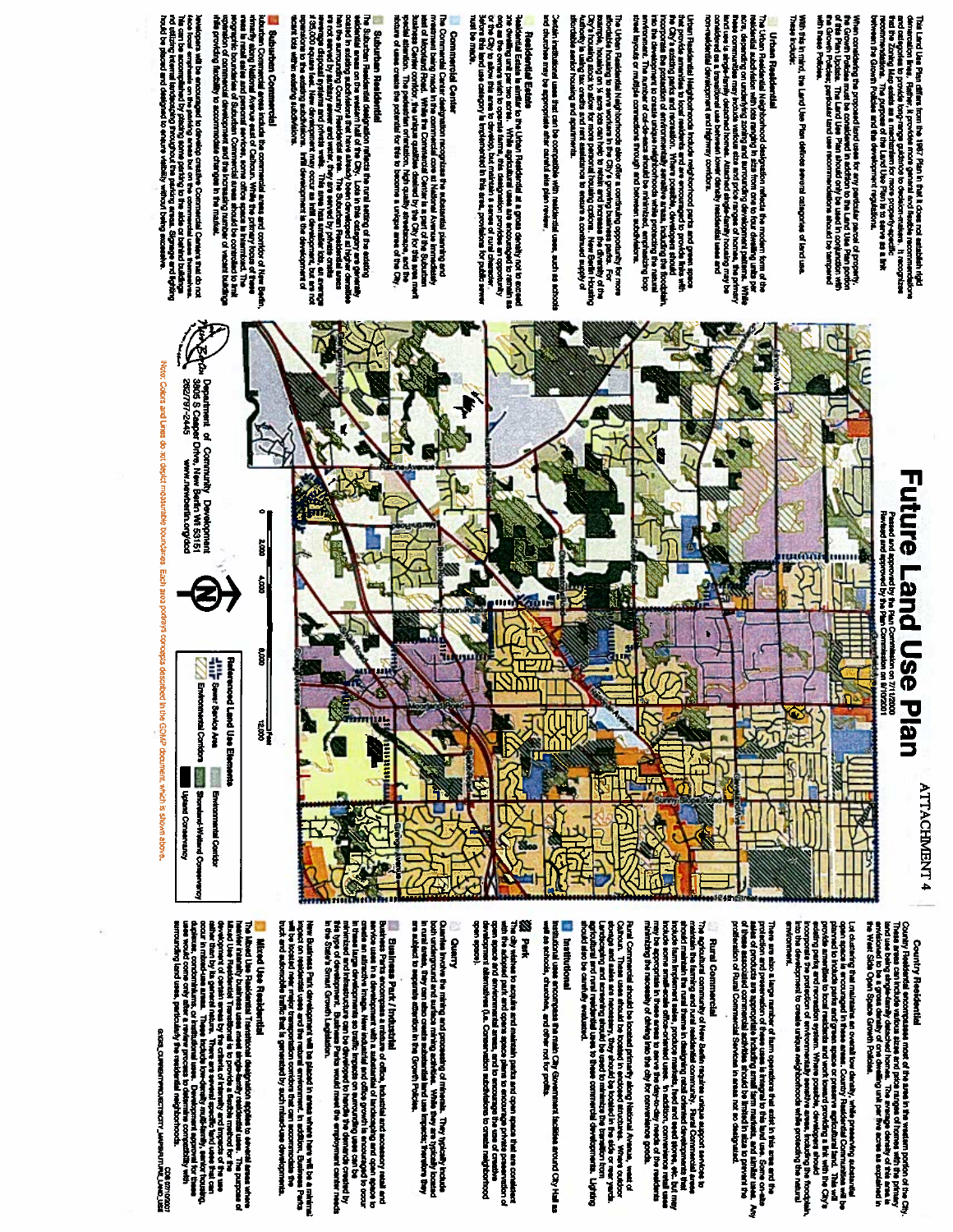

GYSIS CURRENTIPROJECTSWssessoriMMwaukee Leuislate 2008/Undeveloped Property Moselfdindeveloped Property Model v6 MMSD Ultimate wo Muskeuo Utilitymid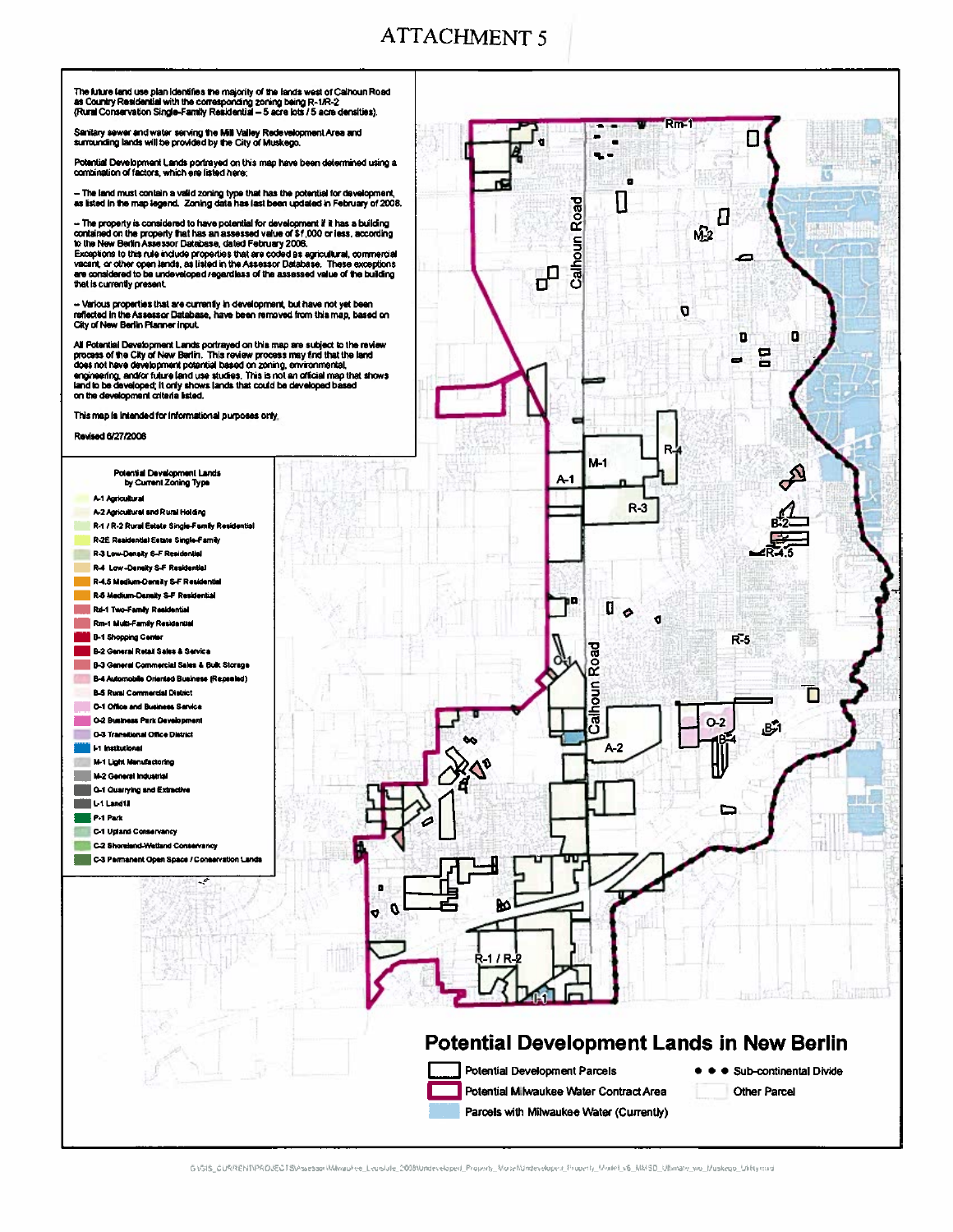Potential Development Lands in New Berlin Muskego Service Areas Removed

| <b>Zoning Code</b> | Area (sq. ft.) | Acres    |
|--------------------|----------------|----------|
| $A-1$              | 1,436,354.06   | 32.97    |
| $A-2$              | 21,595,453.16  | 495.76   |
| $B-1$              | 262,961.05     | 6.04     |
| $\overline{B-2}$   | 1,290,142.04   | 29.62    |
| $B-4$              | 63,971.79      | 1.47     |
| $I - 1$            | 891,155.67     | 20.46    |
| $M-1$              | 3,583,977.95   | 82.28    |
| $M-2$              | 257, 172.94    | 5.90     |
| $\overline{O-1}$   | 66,104.57      | 1.52     |
| $O-2$              | 1,890,706.70   | 43.40    |
| $R-1/R-2$          | 10,610,687.06  | 243.59   |
| $R-3$              | 3,701,321.52   | 84.97    |
| $R-4$              | 1,943,414.01   | 44.61    |
| $R-4.5$            | 408,403.35     | 9.38     |
| $R-5$              | 460,626.33     | 10.57    |
| $Rm-1$             | 30,905.35      | 0.71     |
| TOTAL              | 48,493,357.56  | 1,113.25 |

The future land use plan identifies the majority of the lands west of Calhoun Road as Country Residential with the corresponding zoning being R-1/R-2 (Rural Conservation Single-Family Residential - 5 acre lots / 5 acre densities).

Sanitary sewer and water serving the Mill Valley Redevelopment Area will be provided by the City of Muskego.

Potential Development Lands portrayed in the above totals have been determined using a combination of factors, which are listed here:

1) The land must contain a valid zoning type that has the potential for development, as listed in the map legend. Zoning data has last been updated in February of 2008.

2) The property is considered to have potential for development if it has a building contained on the property that has an assessed value of \$1,000 or less, according to the New Berlin Assessor Database, dated February 2008.

Exceptions to this rule include properties that are coded as agricultural, commercial vacant, or other open lands, as listed in the Assessor Database. These exceptions are considered to be undeveloped regardless of the assessed value of the building that is currently present.

3) Various properties that are currently in development, but have not yet been reflected in the Assessor Database, have been removed from the totals, based on City of New Berlin Planner input.

All Potential Development Lands portrayed on the above figures are subject to the review process of the City of New Berlin. This review process may find that the land does not have development potential based on zoning, environmental, engineering, and/or future land use studies.

Revised 6/27/2008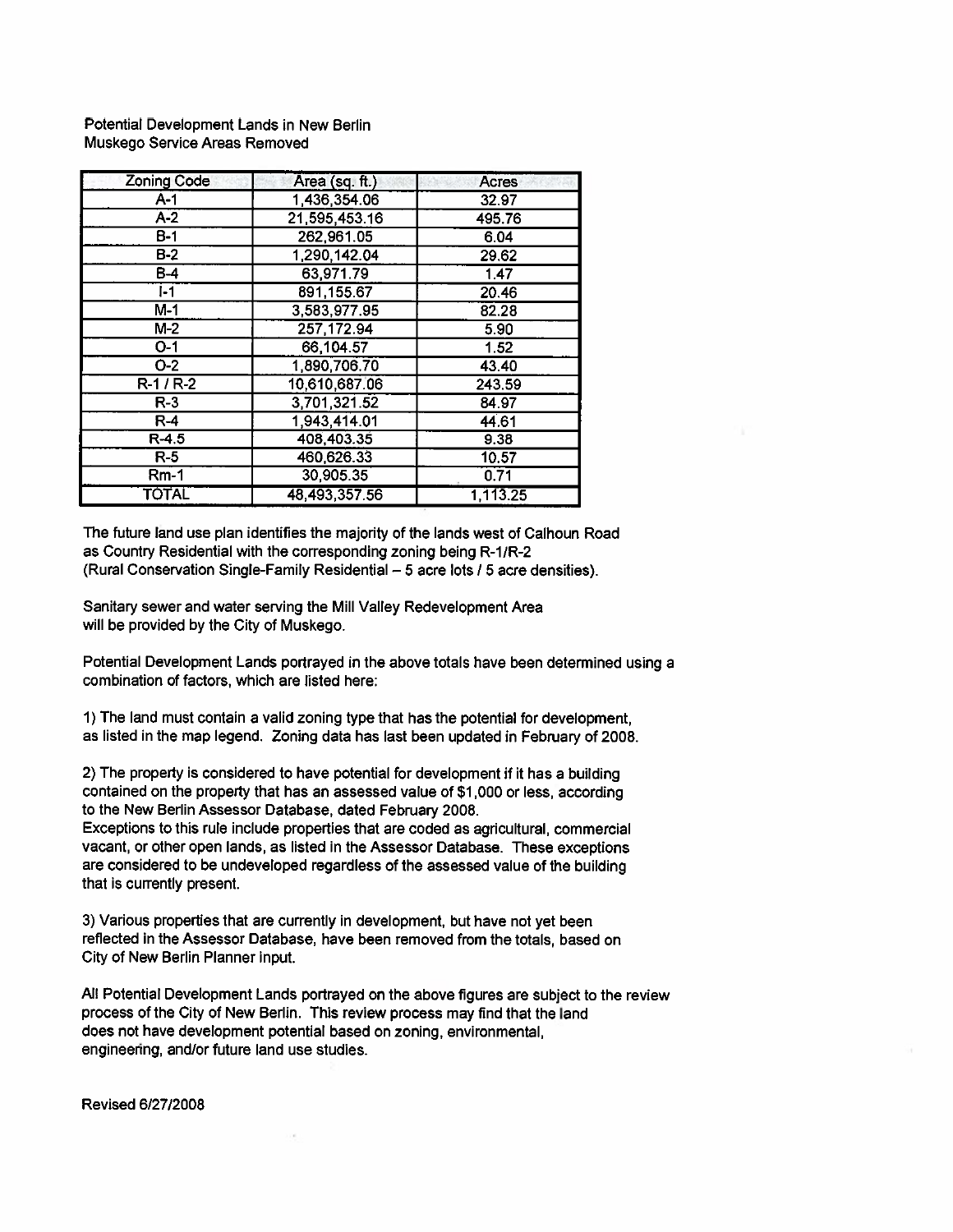

3805 South Casper Drive P.O. Box 510921 New Berlin, Wisconsin 53151-0921

> **Building Maintenance Engineering Services Inspection Services Planning Services**

Phone Number: 262-797-2445 Department Fax: 262-780-4612 Website: www.newberlin.org/dcd

#### **MEMORANDUM**

| TO:   | Mayor Jack Chiovatero                            |
|-------|--------------------------------------------------|
|       | City of Milwaukee - City Clerk's Office          |
|       | David Cappon; Waukesha County Housing, Authority |
| FROM: | Gregory W. Kessler, AICP - Director $\leftarrow$ |
| RE:   | New Berlin Affordable Housing Summary            |
| DATE: | May 8, 2008                                      |

Per your request, I am providing the following summary of the City of New Berlin's ("City") activities related to affordable housing. The "City" has maintained a Housing Authority for over twenty years. The New Berlin Housing Authority was established to address the housing needs of low-income families and the elderly whom reside within the City. It was also established to issue tax-exempt bonds. During the early 1990's, the City entered into a cooperative agreement with the Waukesha Housing Authority (WHA) allowing WHA to operate and administer the "City's" affordable housing programs on its behalf. To meet the aforementioned objective, the WHA participates in the HUD Section 8 Voucher Program which provides rent assistance payments to low-income households. This program allows participants to rent decent and affordable housing within the private market.

To date, the past accomplishments of the "City" / WHA have involved:

- $\Rightarrow$  Supported Housing Revenue Bonds for two multi-family housing development projects:
	- Appleglen 128<sup>th</sup> and National Avenue; 80-unit apartment project;  $\bullet$
	- Pinewood Creek 3300 S. Moorland Road; 199 unit apartment project.  $\mathbf{o}$
- $\Rightarrow$  Participates in the "HOME" Consortium whereby families and elderly households receive rental and first time homebuyer assistance. The "HOME" Consortium's primary purpose is to advance homeownership opportunities and programs for households that earn 80% or less of the area median income. In addition, the Waukesha County CDBG program provides low interest loans for low income home owners for repairs (roofs, furnace, etc.) and provides assistance with down payment assistance, funded with "HOME" funds.
- $\Rightarrow$  Reviewed and supported private development projects that have accepted rental assistance vouchers for the elderly population of the City such as:
	- o National Regency Apartments